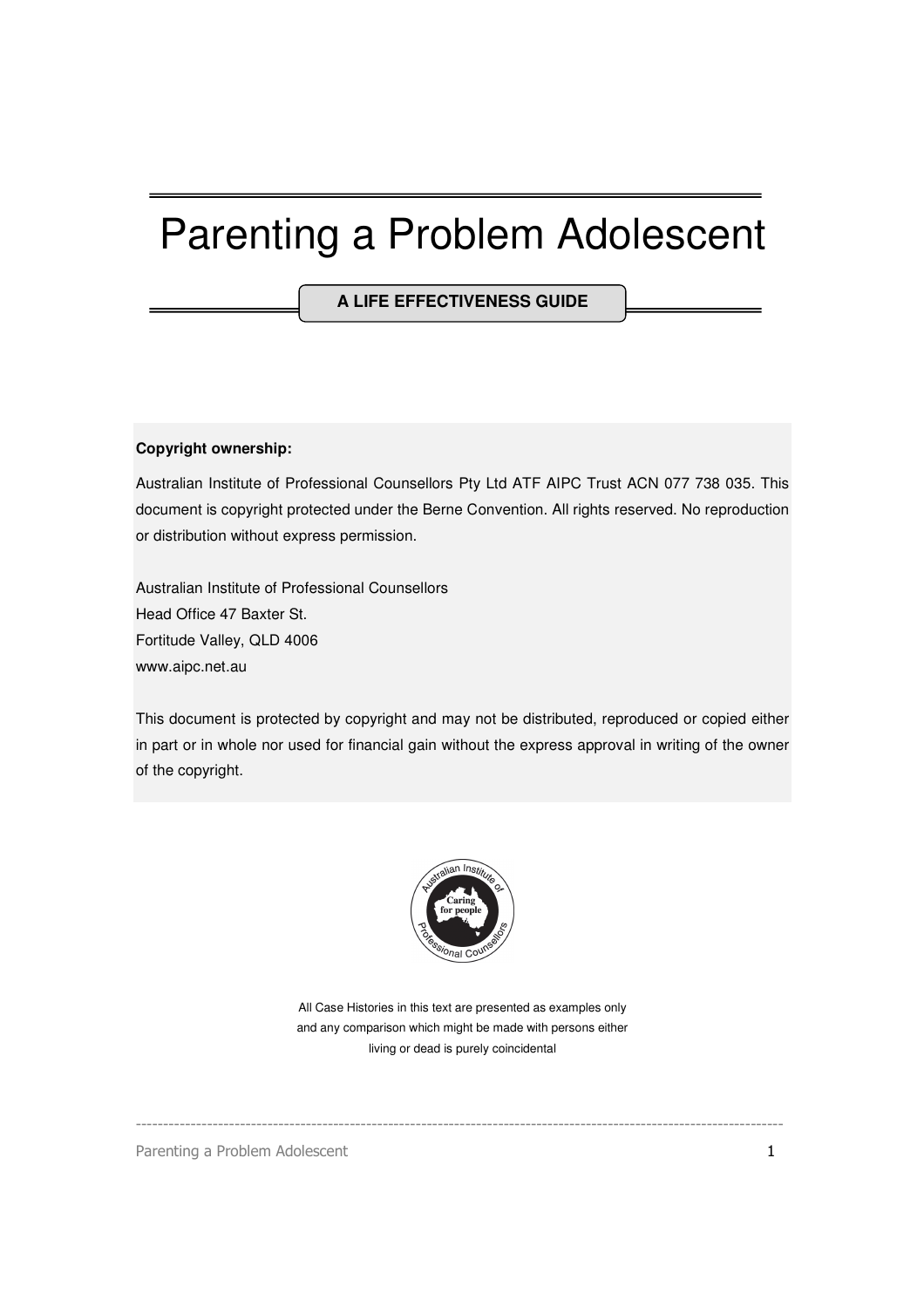# Parenting a Problem Adolescent

A LIFE EFFECTIVENESS GUIDE

#### **CONTENTS**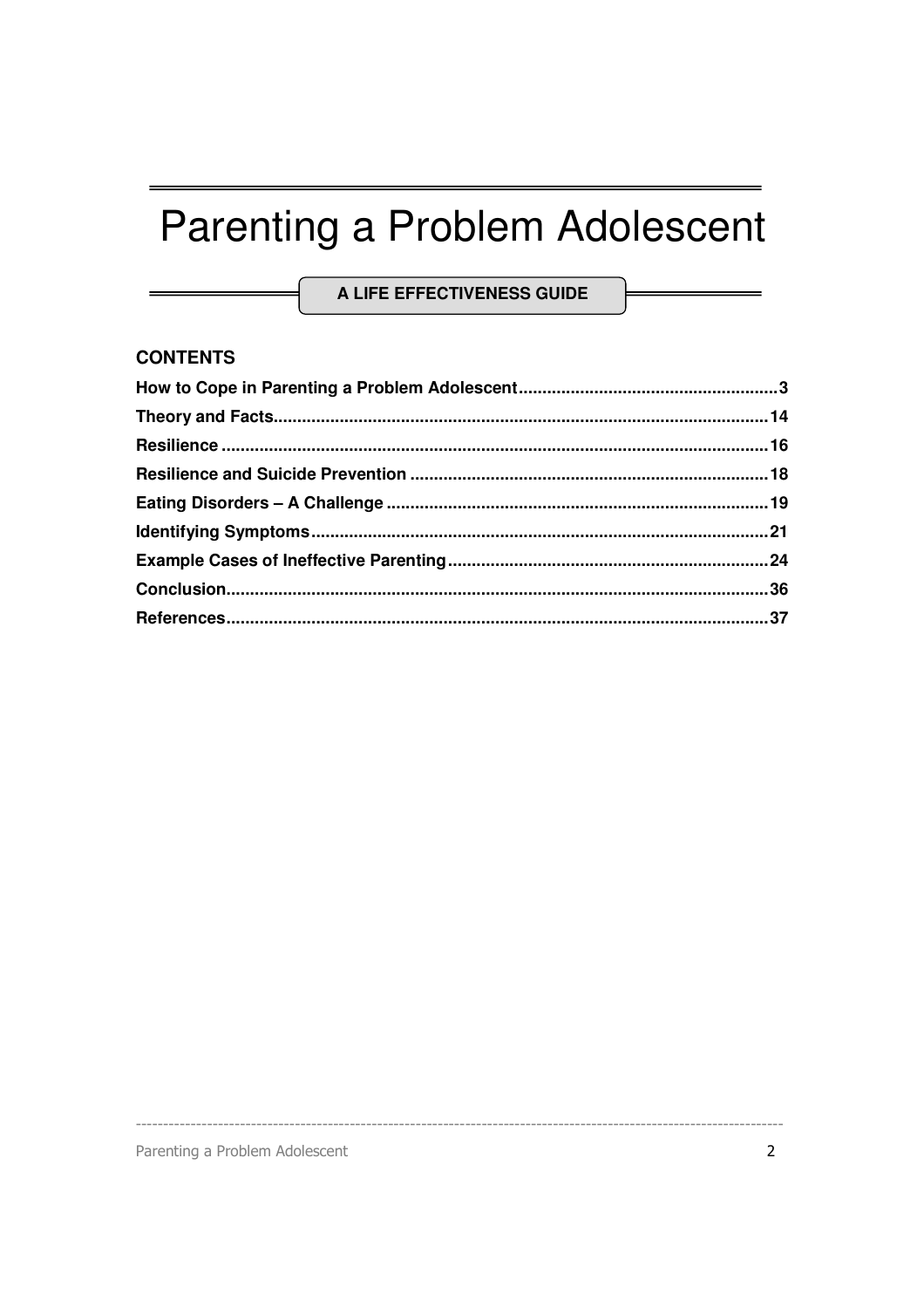### How to Cope in Parenting a Problem Adolescent

Youth is not a time of life  $-$  it is a state of mind. It is not a matter of red cheeks, red lips and supple knees. It is a temper of the will; a quality of the imagination; vigor (sic.) of the emotions; it is a freshness of the deep springs of life. Samuel Ullman (1998, 313)

#### 1. Topic Information

#### • Understanding the Situation

What is a 'problem adolescent' and what is coping? What impact could change have on the parent-child relationship when the child reaches puberty? Let's explore and see if you can recognise the situation faced by many parents as we progress.

Firstly though, one of the difficulties in calling or labelling someone a problem is that the focus of energy is often on and around the problem itself and not on or around the other significant aspects of life that are not problems. Humans are not walking problems but have lots of wonderful qualities, strengths and resources or at least the potential for many of them even in the most adverse of environments. These qualities reflect the positive aspects of wellness, sometimes referred to in the health literature as protective factors (against illness, injury, disorder or disease which are the negative aspects of wellness) or resilience factors (Dadds, Seinen, Roth & Harnett, 2000, 25-26). Wellness is not just an individual biological thing either – we can also have emotional, spiritual, social and environmental wellness of a group, family or a community. There needs to be a continual balance between negative and positive aspects of wellness for people to have some degree of satisfaction in their lives.

Ullman provided a view of youth that acknowledges the positive qualities and potential of youth – the passion and the excitement of opportunities and understandings that are often sadly diminished or mellowed in later adult life. Ullman extends the concept of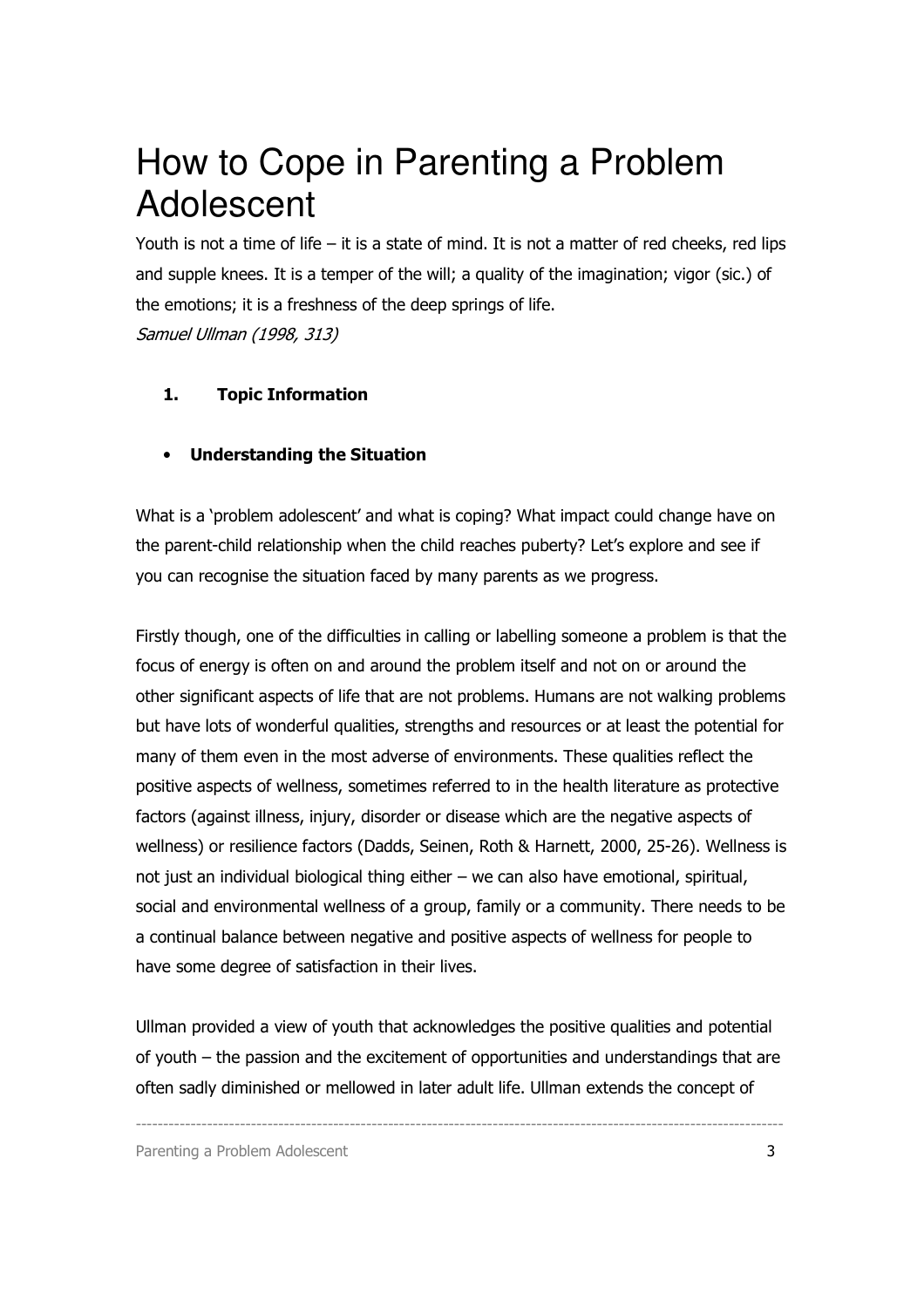youth beyond the age of adolescence so that we can all share the youthful vigour of life and it is important for parents not to forget that adulthood is also a state of mind and a consequence of our culture. We must understand both concepts (youth and adulthood) for what they are meant to represent, including their positive and negative aspects if we are ever to deal with coping with 'problem' adolescents. Yes we must also acknowledge that there are some darker sides to youth cultures (just as there are in adults), including in recent times: misuse of substances including alcohol and elicit drugs; risky and aggressive behaviours; and self-harm and suicide especially amongst males and in rural and remote communities. We must also acknowledge however, that adults have just as many problems and issues and that adulthood is not immune from criticism. Youth may see authoritarian power and control by adults over their lives as unfair and limiting of creative expression and rebel or feel overpowered and vulnerable. Adults do have power and are often in much more powerful social positions in contrast to their children, although some parents may argue the opposite. In reality there are many positives of youth and sometimes people just cannot or don't want to see or value them – like having blinkers on and ignoring their importance in life ('cannot see the trees for the forest').

Another difficulty in calling someone a problem is that this is based upon a set of values typically bound up in personal, group and societal attitudes and beliefs of the time. Interpretations can therefore be highly value laden so some caution is required in order to remain objective. For example, a dominant or dominating family, group or community culture where a degree of intolerance, insensitivity to difference and enactments of power and social control exist can lead to labelling, stereotyping and stigma of all adolescents who think differently to them. This situation can easily become unfair and discriminatory. As the early 1960's pop song goes: 'Why can't they be like we were, perfect in every way, Oh what's the matter with kids today…' reflects the thoughts of many parents, grandparents in the past and probably in the present. The generation gap has and continues to receive lots of press in recent years as the popular tabloid and television media loosely identify differing needs, wants and expectations of different generations such as the Baby Boomer generation, the 'Me' generation, Generation X or Y and so on. To what extent this is media hype and stereotyping as distinct from a pattern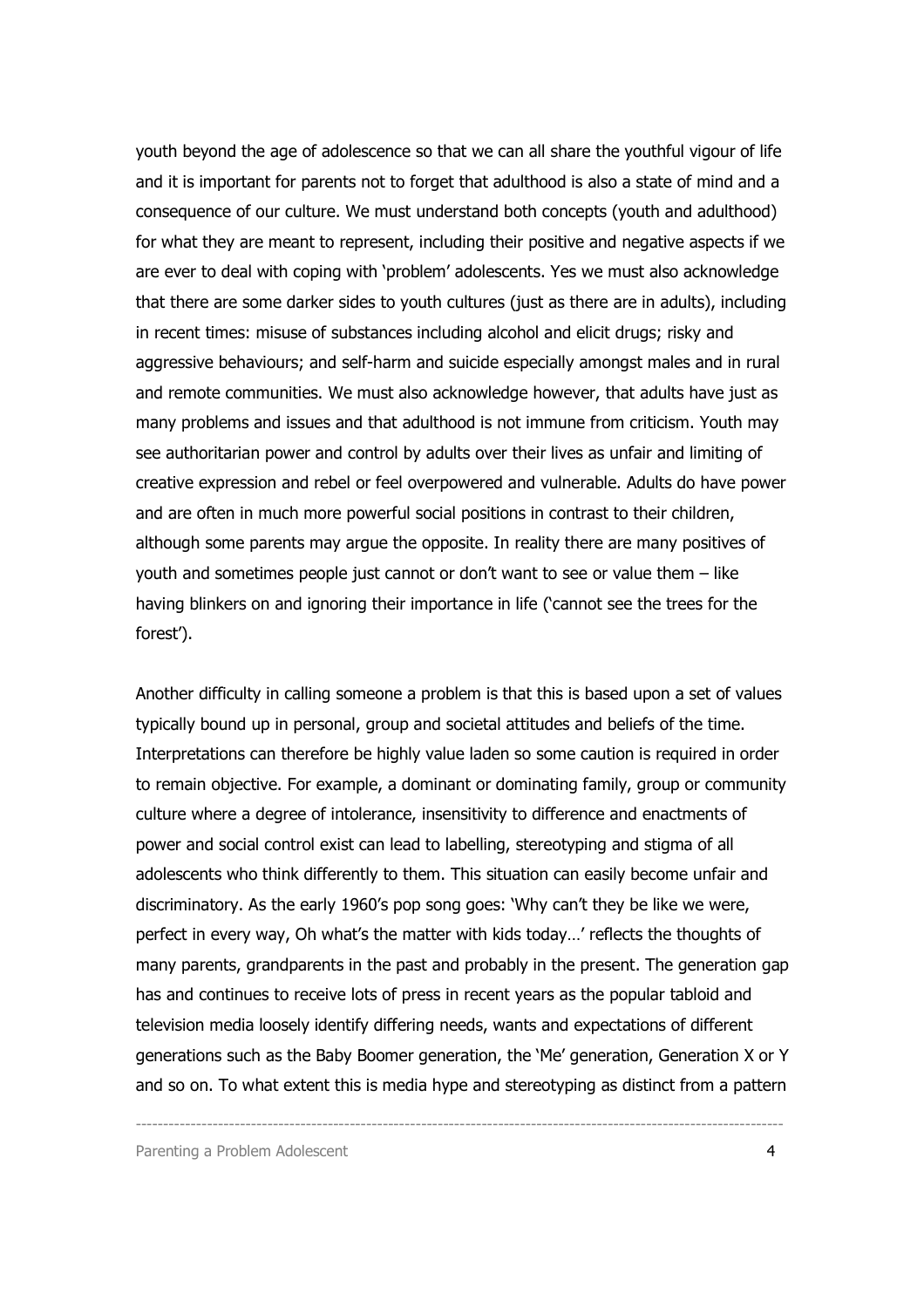that can be validated is uncertain, although there is a growing body of literature in this area.

People who are labelled as 'problems' can also feel marginalised (not feeling a valued part of a community or peer group) and may react with hostility, agitation or alternatively with despair, anxiety and helpless passivity or even both and this could lead to mental disorders, illness, abuse, violence and even incarceration if one is out of step with the norms of adult society. Again we should tread cautiously here, because overly pathologising or medicalising youth traits and characteristics unnecessarily, may curtail an adolescent's creativity and endeavour for the future, especially if labels given to people are wrong or not valid or not based on valid medical evidence. For example, the rise of medical conditions such as ADHD (Attention Deficit Hyperactivity Disorder) or ADD (Attention Deficit Disorder) in children and adolescents along with the advent and widespread use of new pharmaceutical drugs to help treat them in recent decades in western cultures has been a cause of concern to many social and medical researchers and commentators. This is not to say that these conditions do not exist, but there are issues being raised in the literature and in some creditable media about the commoditisation of illness in our society, and the notion of a quick drug fix to solve complex emotional and social developmental problems and issues.

It has been acknowledged in the literature that not all difficult, disruptive or unruly behaviour of a child or adolescent can be balance sheeted back to some medical pathology, but may relate instead to the demands, problems or challenges of our modern lifestyles and social inequity. Social problems may in fact lead to so-called medical or mental health problems. Underlying causal problems may include:

- $\triangleright$  pressures of time and commitment to the family;
- $\triangleright$  parent work priorities and finances;
- $\triangleright$  lack of knowledge and skills in parenting;
- $\geq$  lack of support from family, welfare organisations and significant others;
- $\triangleright$  socio-economic disadvantage According to Tunmore (cited in Regel and Roberts, 2002, 72) 'children in the poorest households – three time more likely to have mental health problems than children in well-off households;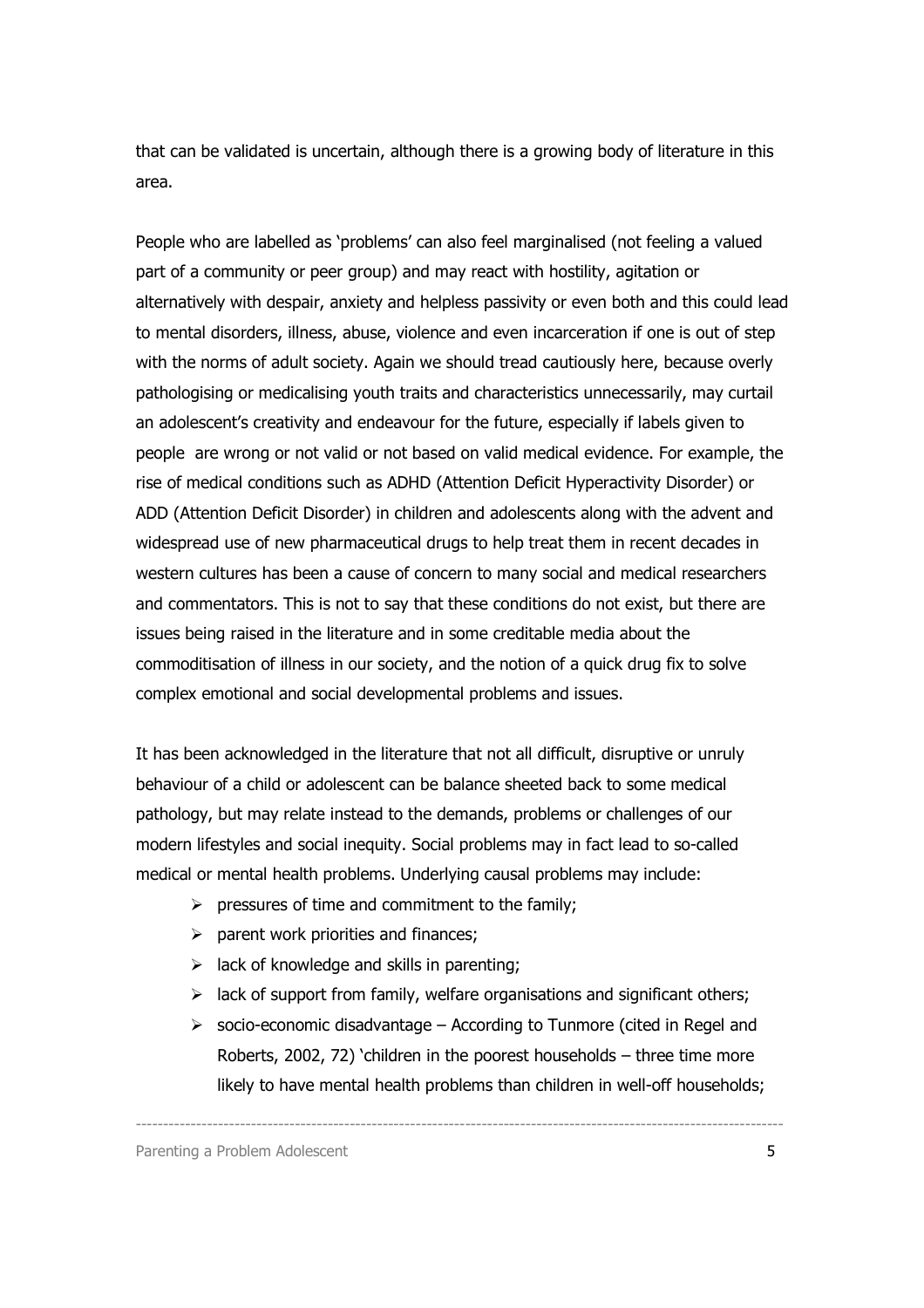- $\triangleright$  bullying and domestic violence According to Tunmore (cited in Regel and Roberts, 2002, 72), people who have been abused or been victims of domestic violence have higher rates of mental health problems;
- $\triangleright$  divorce and separation of parents,
- $\triangleright$  households in which alcohol and drug misuse is common;
- $\triangleright$  households in which other risky behaviour is present sexual abuse, extreme religious fundamentalism and so on.
- $\triangleright$  the impact of sensationalising popular media, advertising and so on, on parents and children – especially on early adolescent children who are developing their world views.

We know that some parents of adolescent people (including sole parents) are confronted with difficult challenges (most are what could be described as bumps rather than crashes) during this period of life but in reality this perception has changed little throughout the known history of humanity. In Homer's Ancient Greece, adults complained of youth, with Homer (in Weber's Pocket Quotation Dictionary, 1998, 313) stating:

 'Thou know'st the o'er-eager vehemence of youth, How quick in temper, and in judgement weak.'

What is different is our modern or post-modern world. Amongst other things, the concept of 'family' may have a significantly different meaning to that of previous generations of people throughout history (O'Connor, Wilson & Setterlund, 2003, 45-47). The so-called nuclear family, separated or divorced family, sole parent family, stepfamily, same sex couple family and so on demonstrate a diversity of ways in which children may experience what a family is and means. The extended families (generations of family members living together) of many previous generations and cultures are often seen by the general public, media, employer groups and politicians as incompatible with the modern economic rationalist world, work interests, employment mobility and productive activity, although clearly some extended families continue to exist successfully in various cultural groups within Australia in cities and rural areas. Some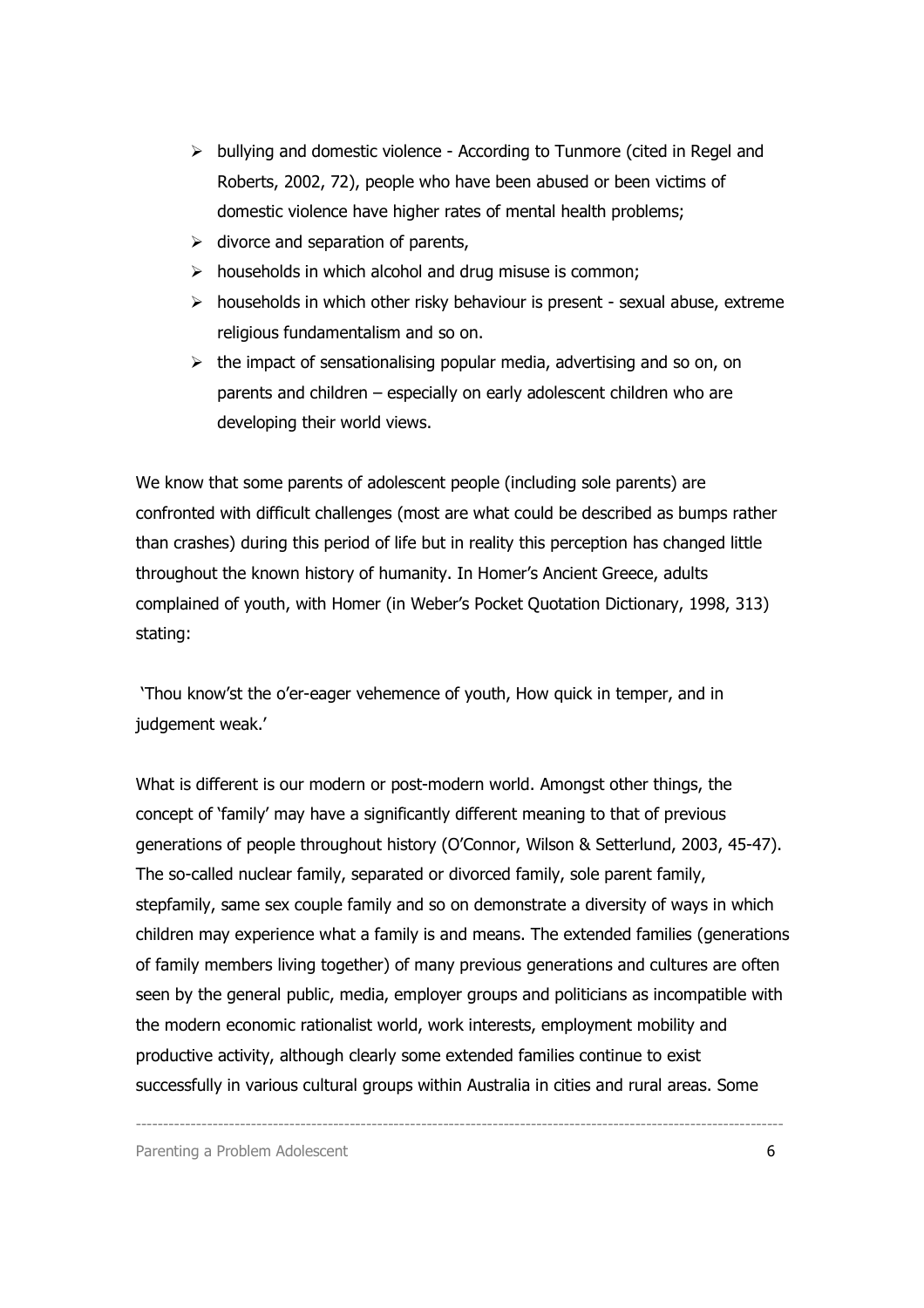families can also be characterised as high income or low income families. Some families may have adopted effective ways of communicating and interacting with each other whilst others are poor at doing this.

According to some literature (Rowling, Martin & Walker, 2002, 28):

'There is much evidence that family relationships hold strong associations with adolescent emotional problems and positive emotional health.'

Parents may have to deal with many challenging pressures that can affect the emotional state of an adolescent child. Such pressures may include:

- $\triangleright$  access to affordable housing or constantly changing homes,
- $\triangleright$  employment and financial worries,
- $\triangleright$  sickness (physical or mental) of family members including children, parents or even grandparents,
- $\triangleright$  prevalence of family drug taking or at-risk family behaviours (e.g., physical, mental or sexual abuse; illegal or antisocial activities),
- $\triangleright$  school and recreational expenses, time and commitment priorities and so on.

Obviously the more of these challenges the greater the stress and the more likely that the child-parent relationship will become strained. In this regard, there are many aspects about 'problem' adolescents in our society that relate to factors such as gender, socio-economic status, culture and ethnicity. Some questions are relevant here, including:

What sort of problems do adolescents present to parents in order to deserve the label of 'problem adolescent'?

> How do adolescents feel about being labelled as a 'problem'? How do parents feel about their son or daughter being a 'problem adolescent'?

How does the community feel about 'problem adolescents'?

----------------------------------------------------------------------------------------------------------------------

Parenting a Problem Adolescent 7 and 2008 and 2008 and 2008 and 2008 and 2008 and 2008 and 2008 and 2008 and 2008 and 2008 and 2008 and 2008 and 2008 and 2008 and 2008 and 2008 and 2008 and 2008 and 2008 and 2008 and 2008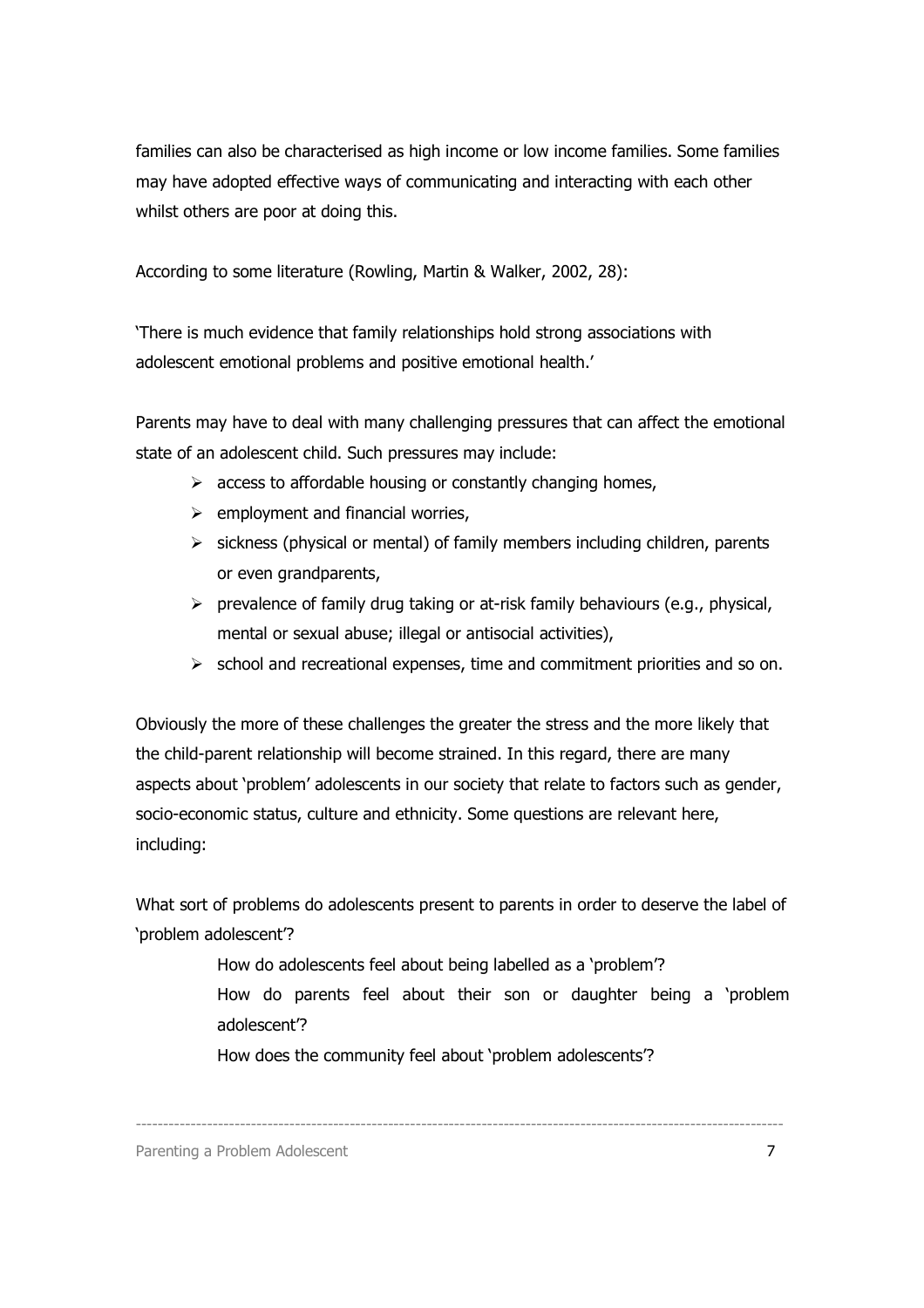What do we need to know therefore about parenting and coping with a 'problem adolescent'?

Adults should remember that they too were once adolescents. Of course not every adolescent will behave and think the same way and this diversity ensures that humanity has a richness of understandings, abilities, talents and creativity. Nonetheless, we must recognise that significant body changes including brain changes also occur during adolescence and that this is one of the greatest periods of physical, psychological and social transition in a human being's life.

Puberty generally sees the rise of pubic and underarm hair, of menstrual changes and desire for intimacy in girls, of 'wet dreams' and desire for intimacy in boys and with hormones being produced in massive amounts to meet changes in the body and brain. The prefrontal cortex of the brain for example has not yet developed properly upon which adult emotional, problem-solving and decision-making amongst other functions rely. There may be a marked interest in the opposite sex or for some in the same sex (gay or lesbian) or both (bisexuality) or none at all. This is all a normal part of growing up, but can also be a time of great emotional and social confusion for the child. Views about body image and shape vary markedly in society, but can be a trying time for a teenager. For a girl the size of her breasts and bra size, the shape of her hips and thighs and the onset of menstruation may be earth shatteringly important. For a boy the onset of pubic hair, the desire for muscular growth and strength and facial hair may also be important in the transition to manhood. Males may be confused about how to impress a girl or what to say to girls. Some males may feel confused, guilty and scared about being attracted to or fantasising about other males. Females may feel unsure or insecure about the intentions of boys or even how to attract boys and how to not get pregnant. Similarly some girls may also be confused, guilty and scared about being attracted to or fantasising about other girls. Both girls and boys alike may despair with having pimples or not having the 'right shaped nose or legs or hair colour and be fearful of never having any friends or being liked by a dominant peer group. What may seem to be insignificant issues or problems in the view of parents or adults may be major problems or issues for teenagers.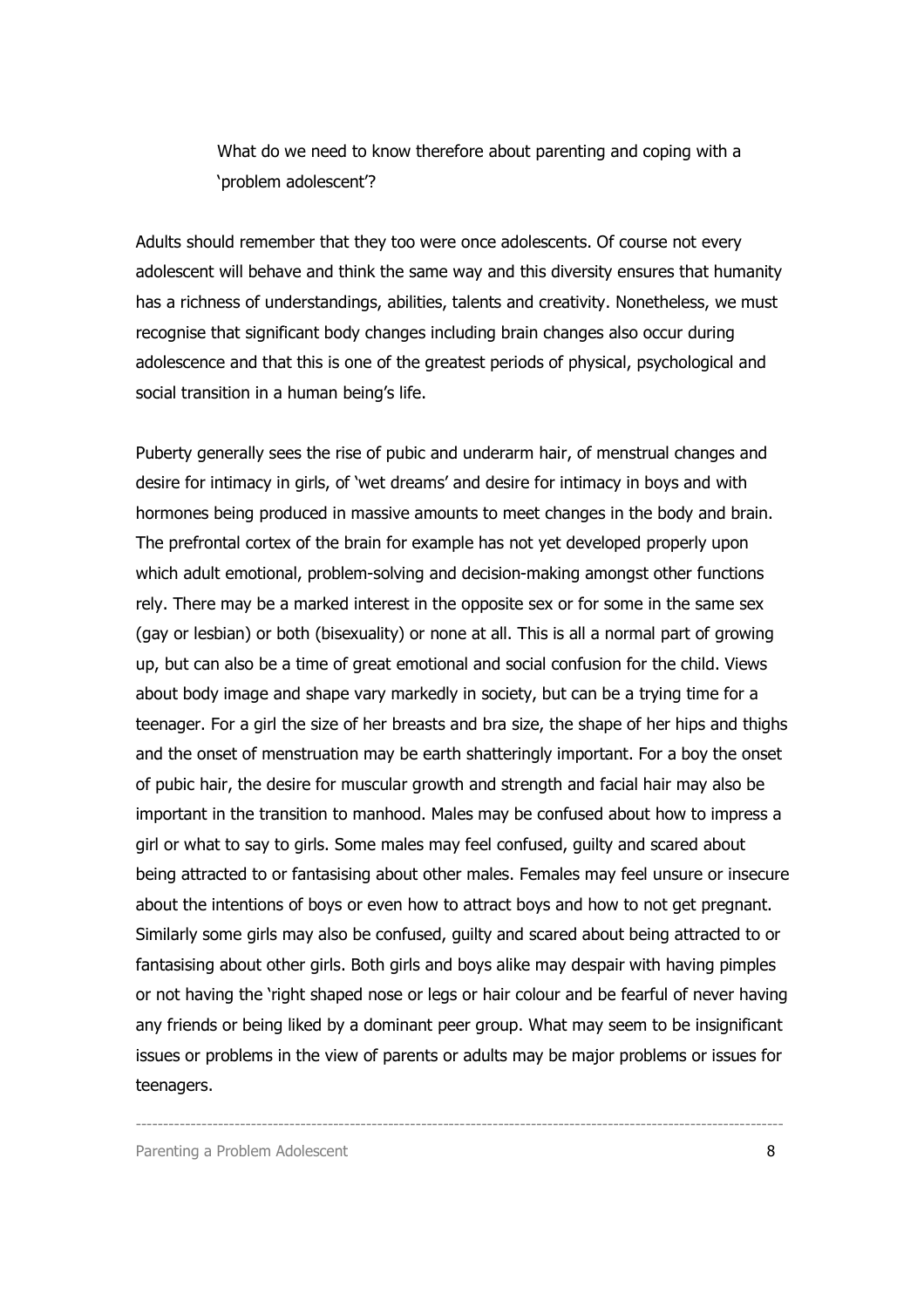Some children may go through physical and emotional changes of puberty earlier than others. Their needs and experiences therefore will be quite different to others as they age from say 12 to 17 or even 18 years. The onset of physical and emotional changes of girls tends to occur earlier than in males, although as mentioned there will obviously be differences between child rates of maturational development. For early bloomers, they may feel pressured to take on adult roles or to do adult things before they are mentally and socially developed enough to fully understand the consequences of what they are doing. Learning about life can have its dangers and pitfalls if one is not yet competent to understand the risks involved in so-called adult activities such as sex, living with a partner, going to clubs or parties where there is alcohol consumption, managing financial issues (especially related to mobile phone and credit card charges) and so on.

The transition from a child to early adulthood is an incredibly complex, worrying and yet exciting time for the adolescent and those around them including family, teachers and others who are affected by the change in the young person's body image, thinking and behaviours and interactions with people of all ages. Pressures of school, changes in body image, the loss of childhood status, pleasures, beliefs and behaviours, the tensions of new ways of thinking about the world seemingly overwhelming and sometimes full of injustices and lack of humanity towards others or intolerant of youth and so on can all affect self-esteem, self-worth and motivation to learn, to succeed or even live. Many Indigenous communities have rituals that assist young men and women in coping with the passage from childhood to adulthood. Admittedly some rituals are seen as barbaric by western cultures such as female circumcision (not necessarily undertaken during adolescence but often in childhood), but generally rites of passage are ceremonies to acknowledge a change in status and role in the community towards that of an adult male or female.

Whatever the case may be, effective communication, commitment and understanding is going to be vital in understanding how to cope with teenagers and how best to support and nurture them. So what are the problematic situations faced by parents?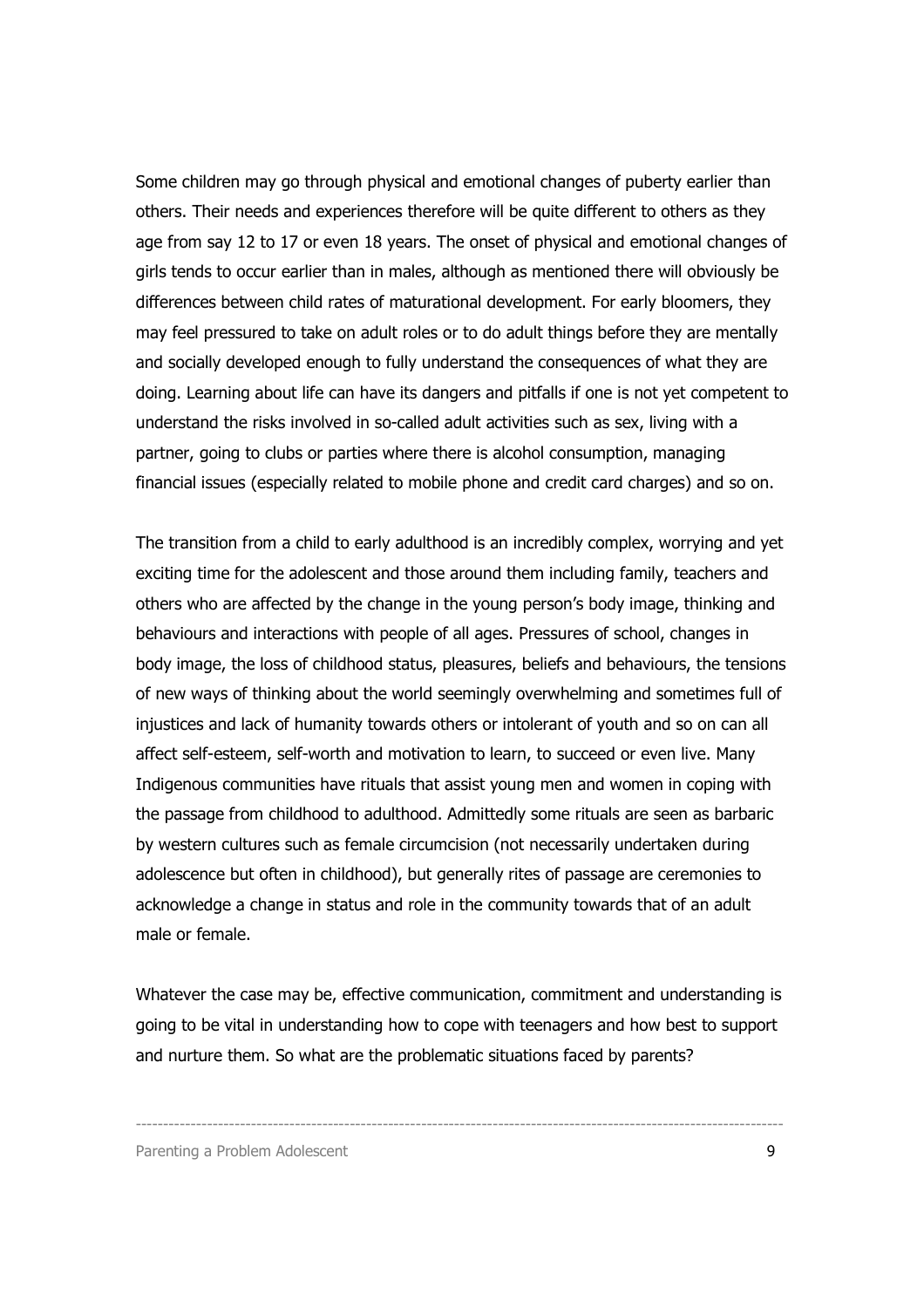There are so many possible situations that it would be difficult to even briefly describe them here. 'Problem' adolescents may have a variety of different health and learning related needs, problems or issues. The most significant sorts of problems for parents and their children during early to mid adolescence relate to differences in the way the world is perceived and ways of coping with stress and bodily changes.

For example, how problematic is a child's messy room with clothes, food wrappers and school work left strewn all over the floor and bed for example? Unless it is a public health or learning development issue, then a parent could recognise that this is the way that their child is coping with the world. Yes they may also be acting as rebellious, with outbursts of emotion and challenging of parental authority, but considering the massive changes that the child is going through they need more support and reassurance than condemnation.

The parent needs to show interest, to be actively involved with and to learn about their child and their new world rather than combat it or ignore it. The parent needs to know when to allow independence and when to intervene and this is not always an easy thing to do. Being a positive role model as a parent is perceived by some writers as important for a child's development.

Health and learning related problems/situations may include:

- ADD (Attention Deficit Disorder) or ADHD (Attention Deficit Hyperactivity Disorder)
- $\triangleright$  Anxiety, distress, phobias and obsessions and even anxiety disorders

- Eating disorders such as Anorexia nervosa or Bulimia or alternatively poor diet leading to obesity. Often eating disorders are gender related body image issues and a desperation to have a sense of control over one's life and to avoid rejection by peers or to relieve boredom, anxiety or depression by not eating properly, purging after an eating binge, over eating nutritionally poor quality food, or body building to excess with or without chemicals/drugs.
- $\triangleright$  Bullying and abuse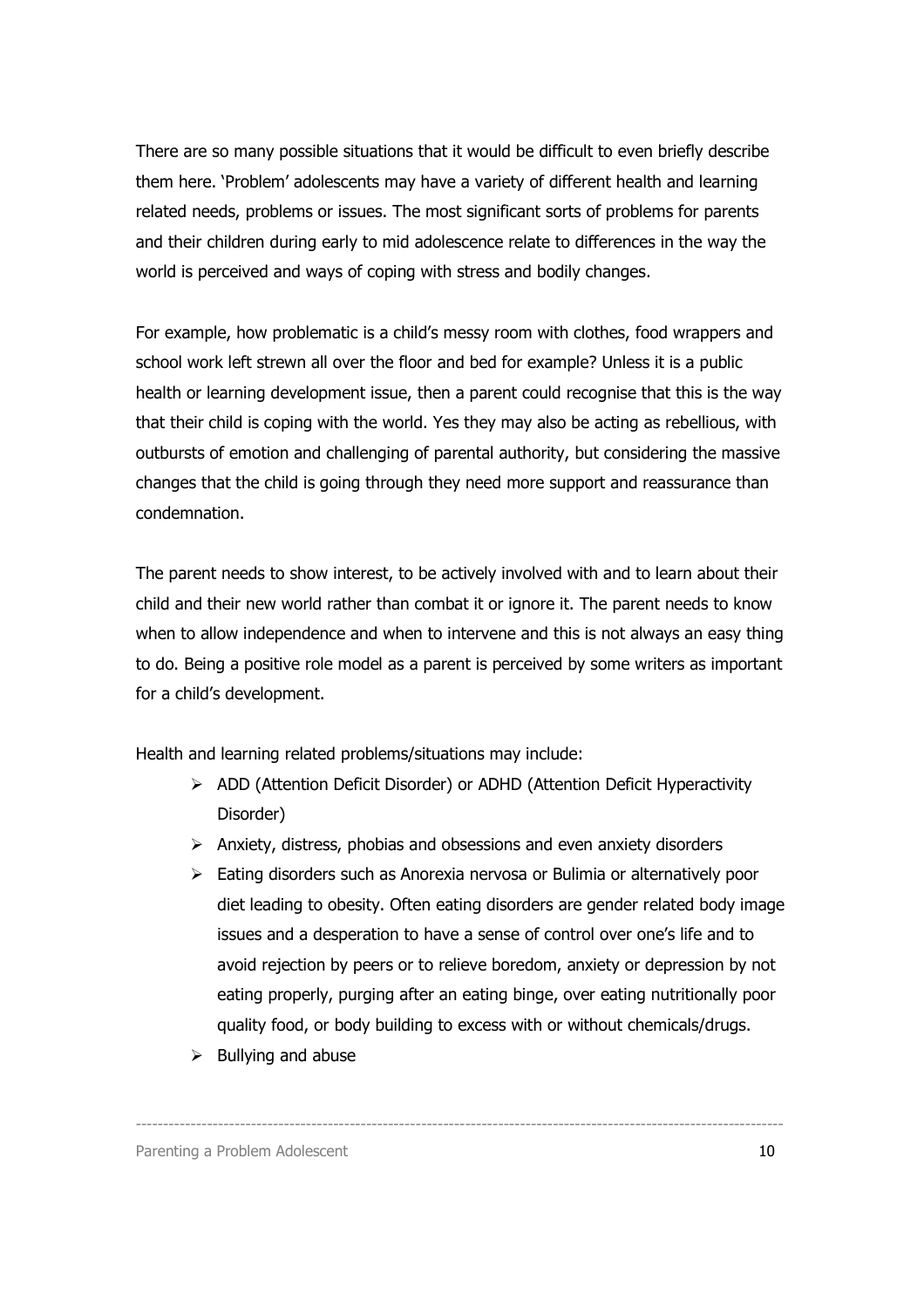- $\triangleright$  Grief and loss (e.g., death of loved ones or favourite pets, loss of childhood and innocence, grief or apprehension regarding changed body image)
- $\triangleright$  Poor literacy or academic skills
- $\triangleright$  Aggressive physical or acting out behaviour from males
- $\triangleright$  Gender identity and role confusion or marginalisation especially re sexuality
- $\triangleright$  Depression and withdrawal
- $\triangleright$  Suicidal or self-harming thoughts and actions
- $\triangleright$  Lack of sexual knowledge leading to risky or unsafe sexual behaviours and practices

Each one of these problems/situations can cause grief, fear or despair for the adolescent as well as for the parent. Situations may be exhibited in a power play  $-$  a means to an end for the adolescent in terms of control over one's world and one's life and those in it – 'I'm growing up' or 'I'm an adult…you have to start treating me like one…you cant tell me what to do and how to live my life'...You have no idea how I'm feeling'…'you can't tell me what I like or dislike...it's none of your damn business'.

The parent(s) in the face of what may seem to be some alien that has taken over their son or daughter's body and mind may feel a desperate need to overly control their son or daughter. In some respects the temptation to be controlling these days may be partly based around apprehension and confusion relating to child safety fears or even paranoia expressed in the community, often fuelled, dramatised and overstated by some parts of the media, politicians, social commentators and so on. The reaction against authority may be expressed in episodes of rebellion by the adolescent or feelings of alienation, hopelessness and desire to self harm or to withdraw with an eating disorder. On the other extreme, the parent(s) may be the opposite and not care particularly where their son or daughter is or what they are doing and that can be just as problematic in setting their child up for failure (e.g., get into trouble with authorities, have an unwanted pregnancy, become drug dependent, or contract a sexually transmitted disease) in the community or with their studies or neglect of their current and future welfare or safety.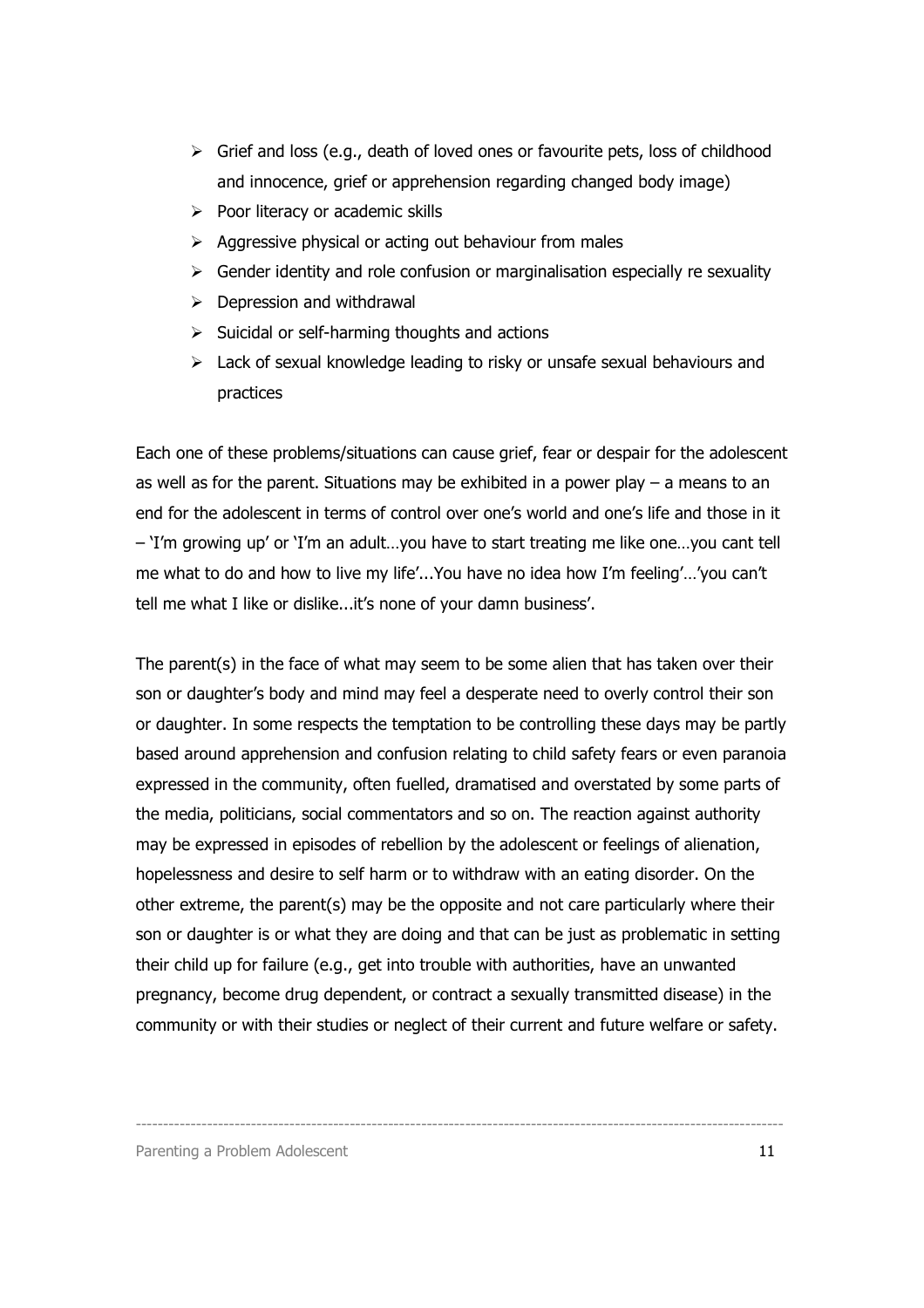Obviously there is a delicate balance at times in trying to achieve a satisfying quality of life for the adolescent and for the parents as well as sustaining healthy interactions with significant others such as brothers, sisters, grandparents, other family, close friends, school mates, and teachers and so on. Anxiety relating to the way people live including pressures from school, peers, parents, teachers, bullies at school and so on is significant in many of the conditions or behavioural and cognitive problems in children and adolescents. It also has a potential impact on the physical, mental and social wellness of parents and significant others and can create relationship problems and tensions that like a 'Catch 22' situation may further heighten a child's insecurities and feelings of vulnerability or abandonment. The parents may feel as though they are simply unable to cope anymore – exhaustion and frustration start to set in. Their child may have so many mood swings and challenge just about everything a parent says or does. Parents may feel guilty about their lack of skills and abilities in the parenting role and blame themselves harshly for their child's problem thinking and behaviours. Parents may feel isolated and confused, especially if they have few social networks and supports and financial resources or live in a socially isolated environment or community.

Some families with say an older relative living with them with dementia or a mental health problem, may become overwhelmed by the behaviour, and particularly children stressed and confronted with say a confused grandparent going into their room and pulling out their clothes or personal items. An adolescent's needs at this stage become those related to respect, trust, dignity and privacy. Tensions can increase if parents suspect their child of taking drugs for example and yet feeling obliged to respect their son or daughters privacy in their room and to trust them. Clearly transparent or open family communication is an important key to understanding and resolving such conflicts.

It is important to remember that the building of a positive child-parent relationship especially but not exclusively during the early periods of adolescence is crucial. Irregardless of the way that the child and parent respond to change, this will be long lasting, especially for the child's development into adulthood. The strong desire for being independent and all grown up must also be tempered by the child's need for some stability, comfort, love, guidance and understanding. This will be a compromise that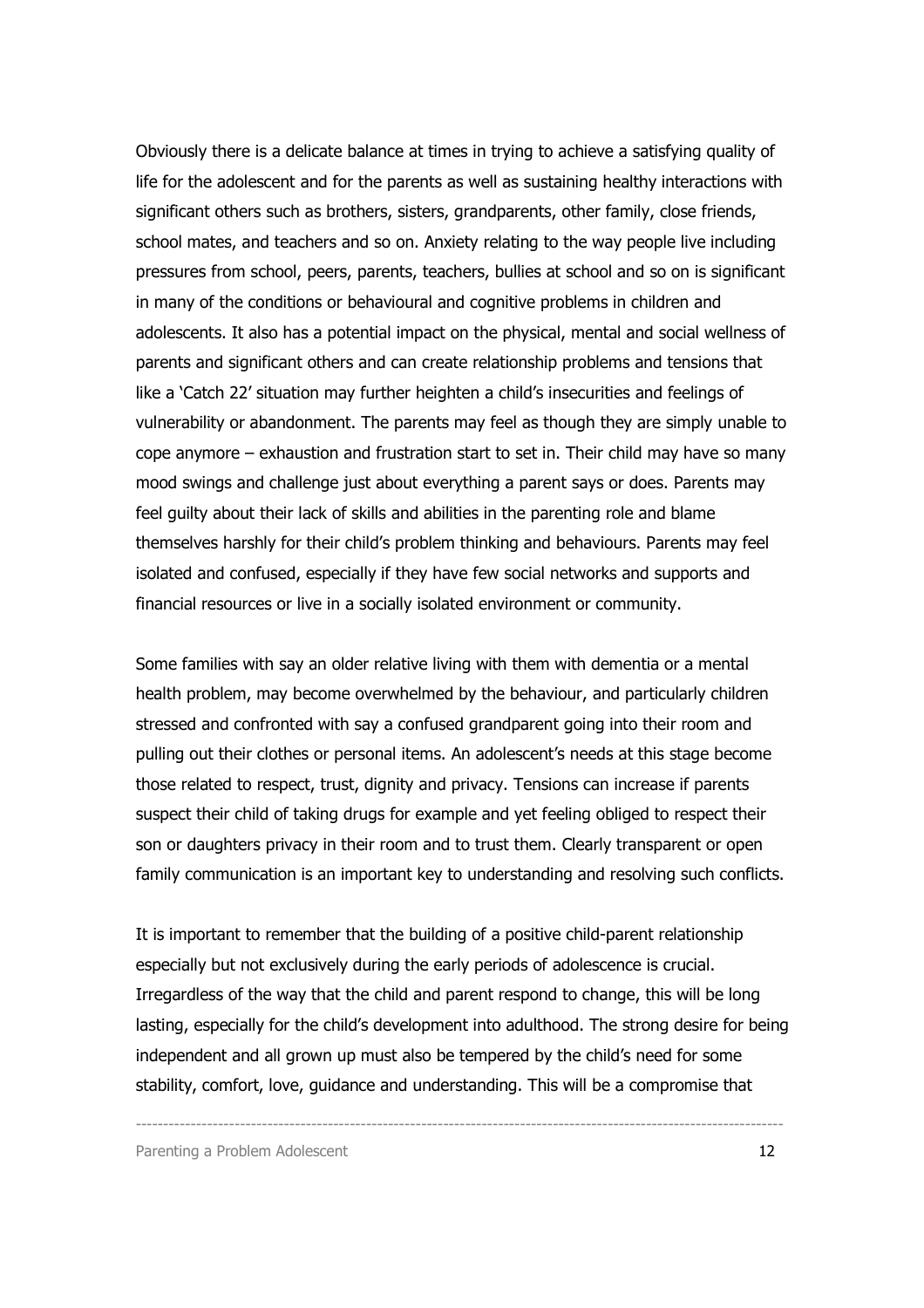both parents and the child can agree to and live by, albeit with undoubted hiccups along the way.

----------------------------------------------------------------------------------------------------------------------

Parenting a Problem Adolescent 13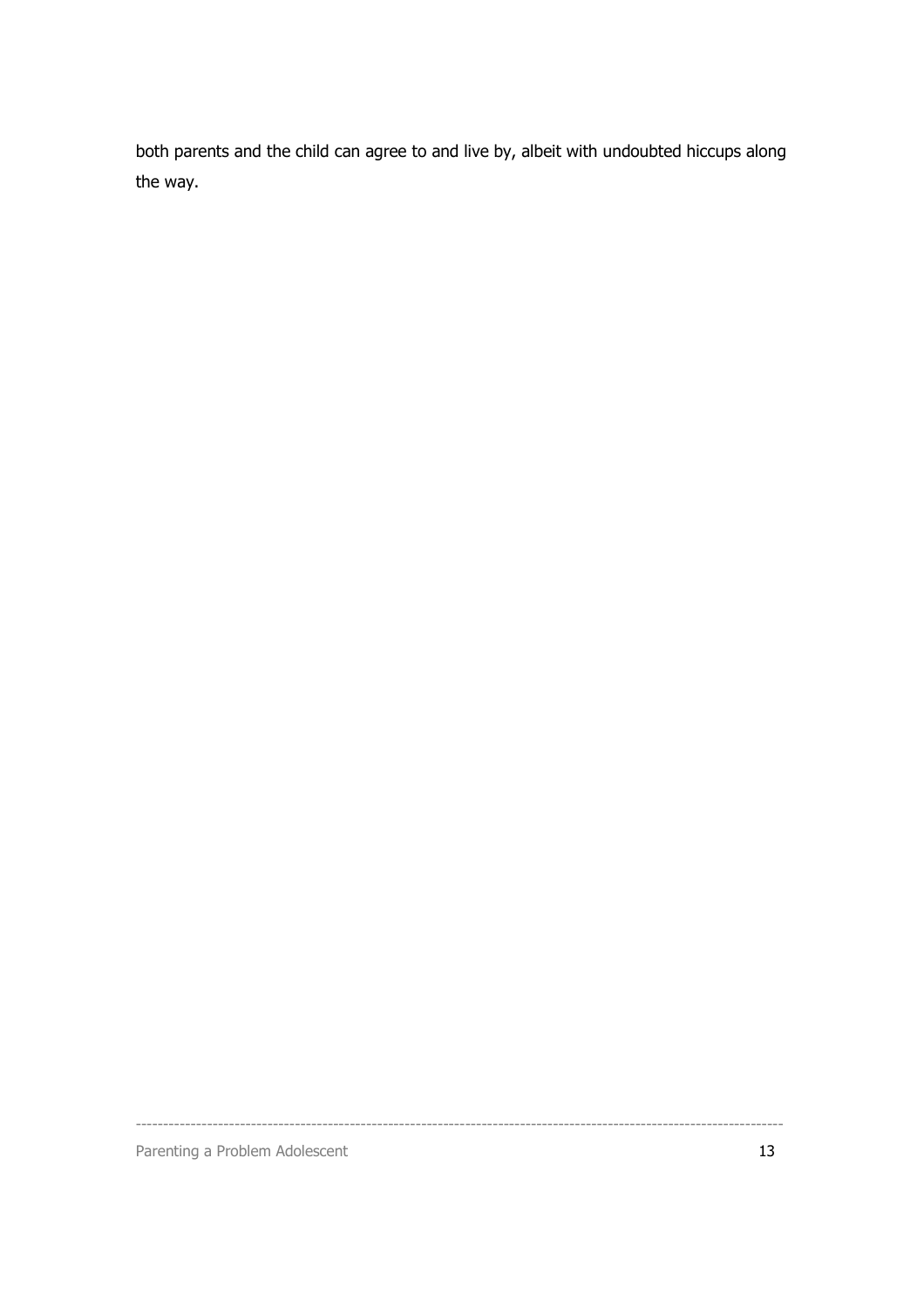### Theory and Facts

In the preceding discussion it was established to some extent that social and community values, attitudes and beliefs have a major impact on the way that adolescent children are portrayed and how parents are also portrayed. Even so there is still a lot of contradictory evidence out there (Eckersley in Rowling, Martin & Walker, 2001, 73) about the perception of youth - their own views versus those of others. Postmodern views of youth, according to Eckersley, tend to paint a rosy picture of dynamic youth as a global generation who are well educated and technologically savvy.

It is important for parents to have some idea of what youth are facing and how they are being portrayed, because the popular media can significantly impact on youth thinking and behaviours. As an example of the inconsistency in the portraiture of youth, a fairly recent survey, according to Eckersly (cited in Rowling, Martin & Walker, 2001, 73) found that:

'…89% of students aged 13-15 years in Victoria were satisfied with 'their life in general these days' (Gatehouse Project, Centre for Adolescent Health, Melbourne; personal communication with George Patton).

And yet the same study found over 40% of the students felt that they did not have anyone who knew them very well – that is, who understood how they thought or felt. Almost a quarter said they had no-one to talk to if they were upset, no-one they could trust and no-one to depend on (Glover et al. 1998). Another study, again in Victoria and undertaken at about the same time, found 25-40% of students aged 11-18 years experienced in the previous 6 months feelings of depression, worries about weight, worries about self-confidence, troubles sleeping, and not having enough energy (Waters et al. 1999).'

Given these findings it would appear that it is no wonder that parents have some difficulties in trying to cope with a problem adolescent child. The study in Victoria highlighted some of the mental health issues or problems that a significant number of youth in that study experienced. So at this point it may be worth examining some of the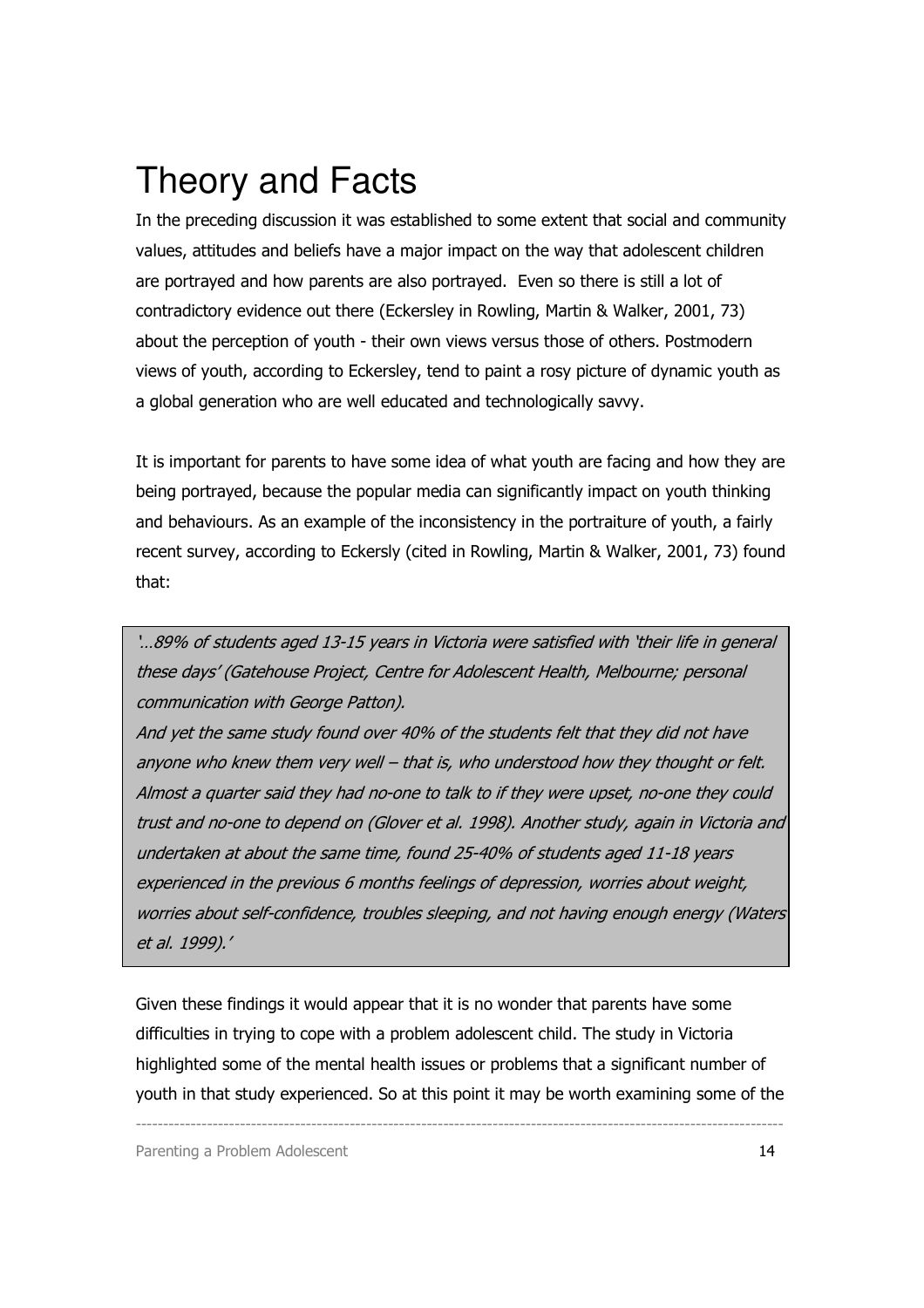problems because understanding may help parents better understand their children and provide some insights into how to cope a bit better.

Studies in other western countries show very similar data and trends to those described by Eckersley, so as a parent the issues are similar world-wide relating to alarming levels of youth depression, male youth suicide, eating disorders amongst others. Each of these youth related problems have similar root social causes and high modern culture continues to raise its head time and time again as a culprit. That being said however let's explore the main problem issues raised in many of the research studies.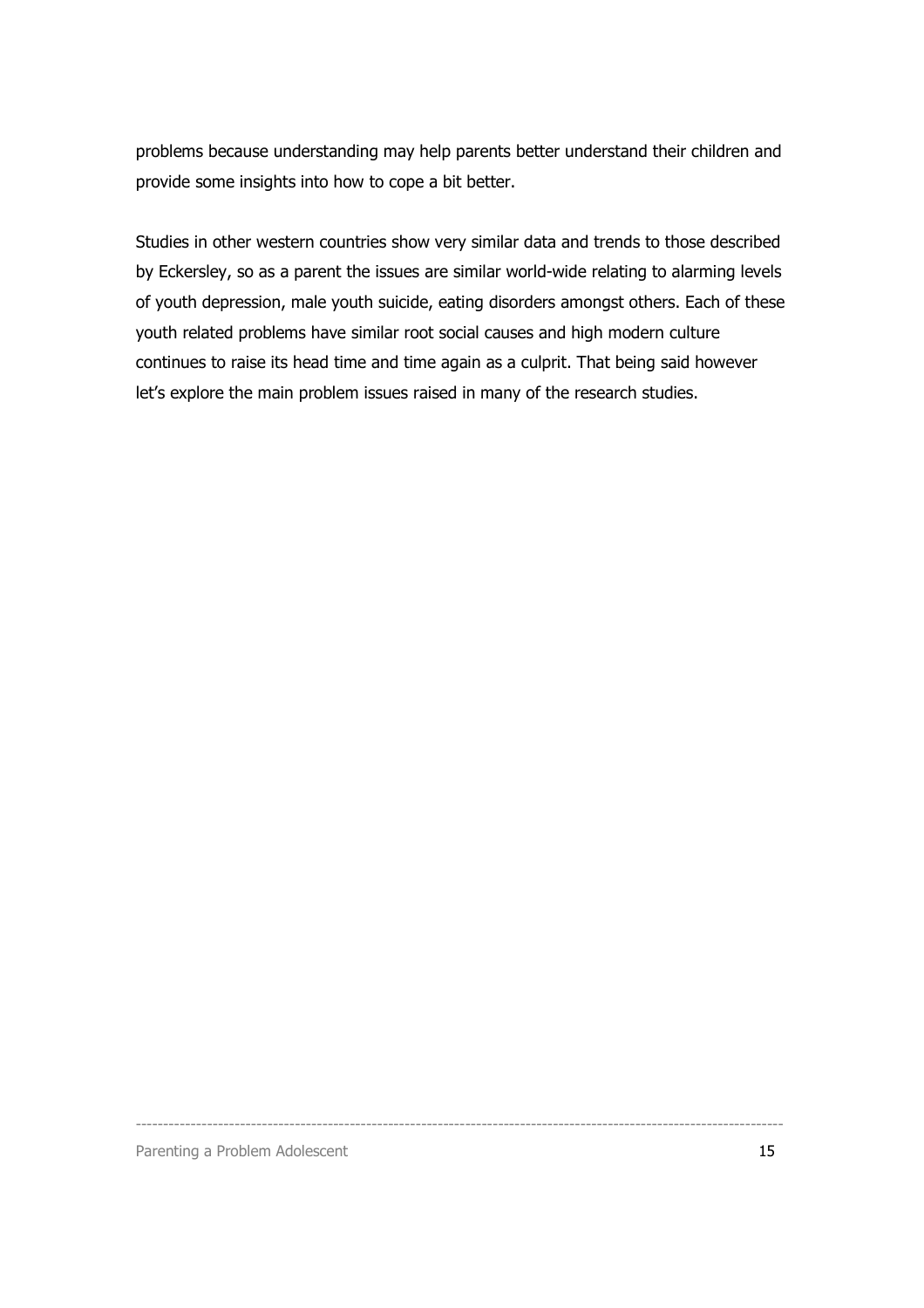# **Resilience**

Tunmore (cited in Regel & Roberts, 2002, 73) outlined various mental health promoting factors (based on evidence) that are relevant to adolescent kids and to parents alike to reflect upon. They include:

| <b>Mental Health Promoting Factors</b> |                                                    |  |
|----------------------------------------|----------------------------------------------------|--|
| <b>Individual</b>                      | Self-esteem, sociability and autonomy<br>$\bullet$ |  |
|                                        | Social support systems that encourage              |  |
|                                        | personal effort and coping                         |  |
|                                        | Good communication skills                          |  |
|                                        | A sense of humour                                  |  |
|                                        | Religious faith<br>$\bullet$                       |  |
|                                        | The capacity to reflect                            |  |
| <b>Family (Group)</b>                  | Family compassion, warmth and<br>$\bullet$         |  |
|                                        | absence of parental discord                        |  |
|                                        | At least one good parent 0child<br>$\bullet$       |  |
|                                        | relationship                                       |  |
|                                        | Affection                                          |  |
|                                        | Appropriate and consistent discipline              |  |
|                                        | Family support for education                       |  |
| <b>Environment</b>                     | A wider support network within the<br>$\bullet$    |  |
|                                        | community                                          |  |
|                                        | Good housing                                       |  |
|                                        | A high standard of living                          |  |
|                                        | A range of positive sport and leisure              |  |
|                                        | activities                                         |  |
|                                        | A high morale school offering a safe               |  |
|                                        | and disciplined environment with                   |  |
|                                        | strong academic and non-academic                   |  |
|                                        | opportunities                                      |  |

----------------------------------------------------------------------------------------------------------------------

Parenting a Problem Adolescent 16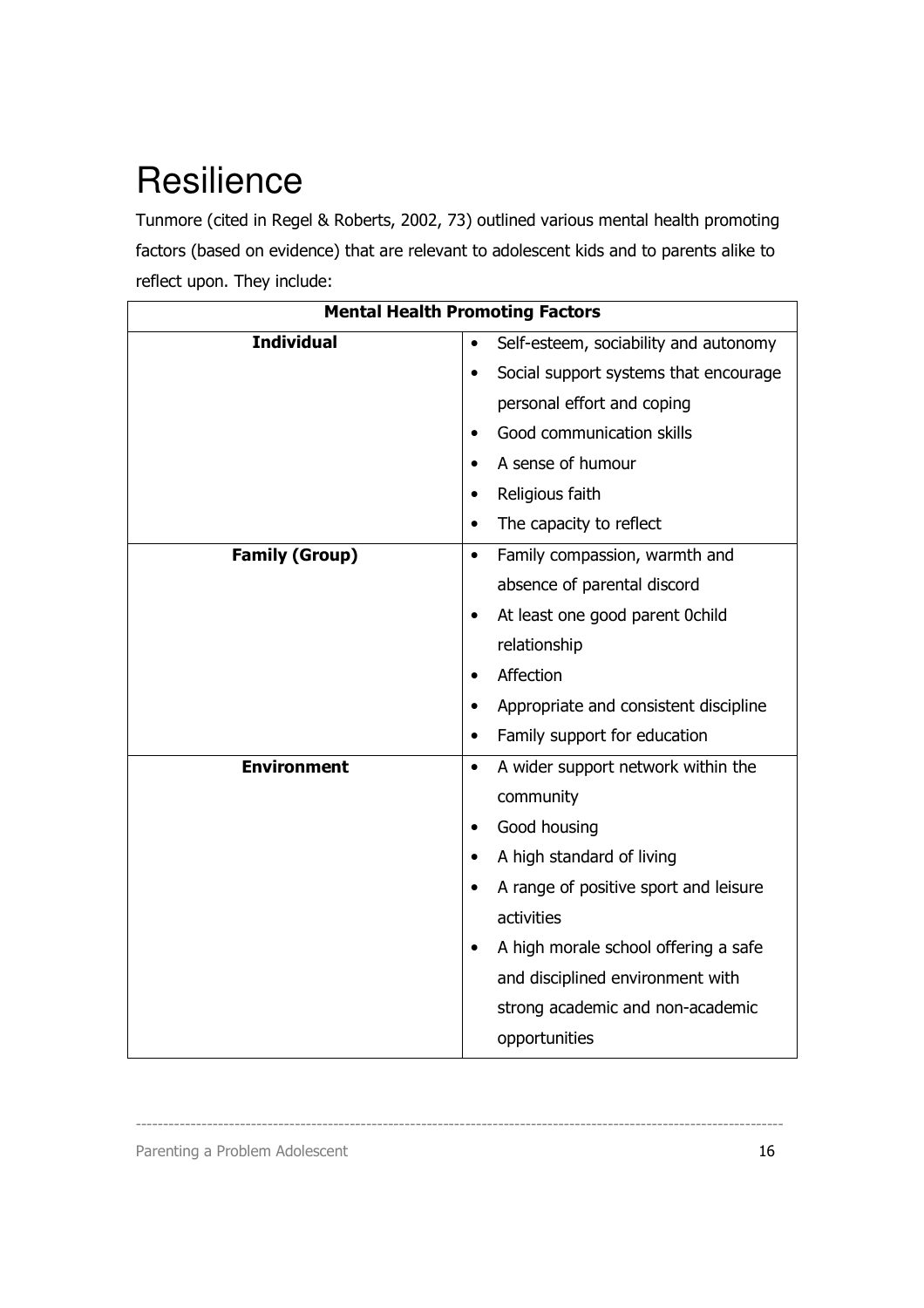Whilst there are some important factors here, you need to have a bit of caution in places, because for example a high morale school is clearly a value-laden assumption. It is not unreasonable to argue that for some well off children, they are at greater advantage economically and socially, than their poorer counterparts, in gaining a quality education. However if this could be achieved then yes a high morale school as described could be beneficial for social and emotion health.

Parenting a Problem Adolescent 17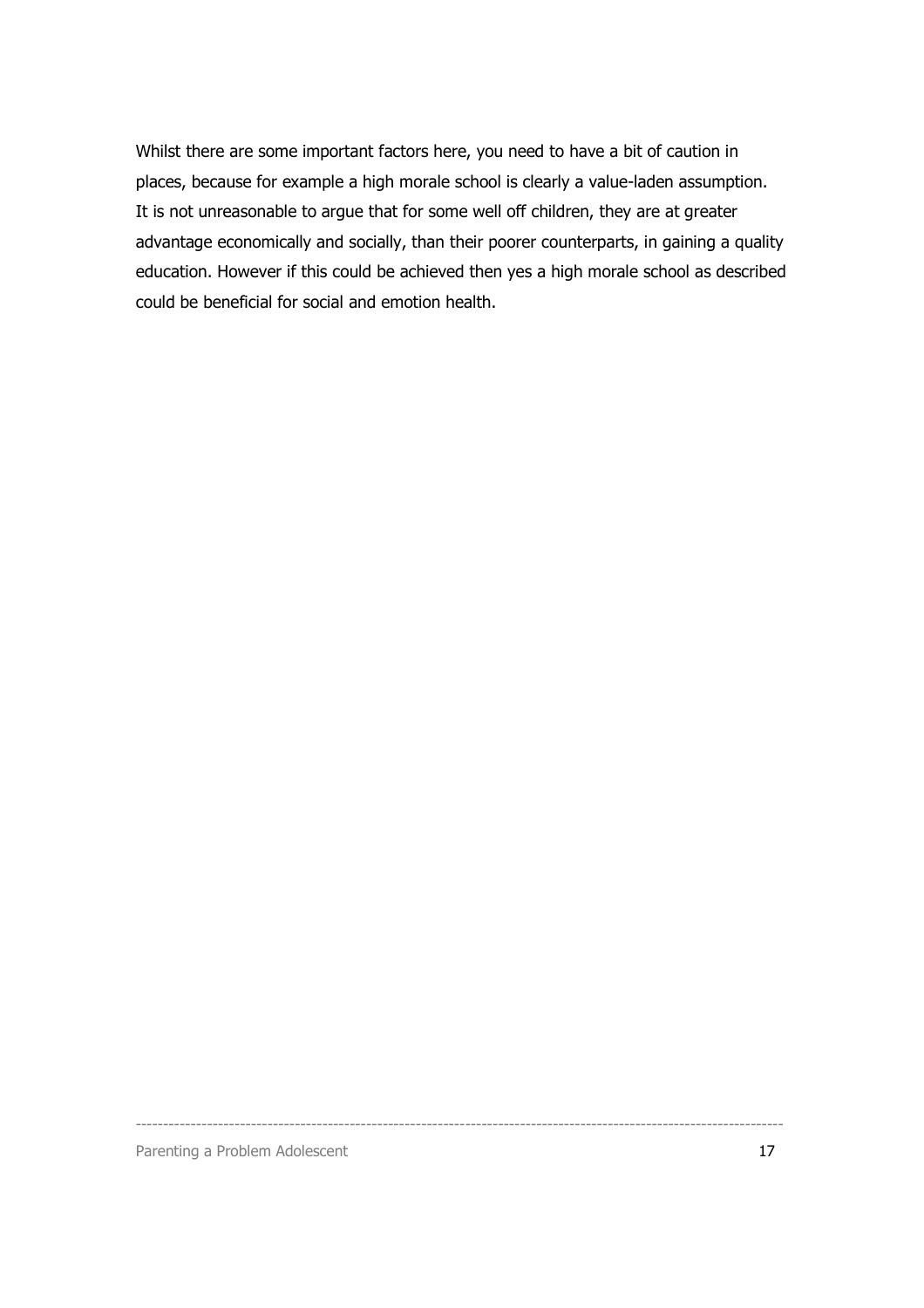### Resilience and Suicide Prevention

The literature clearly point to the fact that there are certain factors that protect youth or build resilience in youth against suicide. According to Fuller, McGraw and Goodyear (cited in Rowling, Martin & Walker, 2001, 85-86):

'The factors that protect young people against suicidal behaviour include social support and their relationships with family and peers, as well as a broad repertoire of coping, help-seeking and problem-solving skills. Social connectedness is the strongest antidote to suicide that we know. Young people who are resilient have stronger connections to school, family and peers, and young people with those links are less likely to develop suicidal thoughts or behaviours (Resnick, Harris & Blum 1993; Fuller, Wilkins & Wilson 1998).'

It is interesting to note that these same resilience factors are also positively associated with reducing the level of problematic substance abuse in young people and reducing the incidence of depression and delinquent behaviours (Fuller, McGraw & Goodyear, 2001, 88). It is vital for parents, schools and other youth groups to work together in promoting resilience and positive healthy relationships. Whilst it would be too soon to yell out to the world and say we now can prevent these problems with certainty, this knowledge is a great step forward and can be a source for increasing parents confidence in being able to cope with adolescents with problem behaviours.

----------------------------------------------------------------------------------------------------------------------

Parenting a Problem Adolescent 18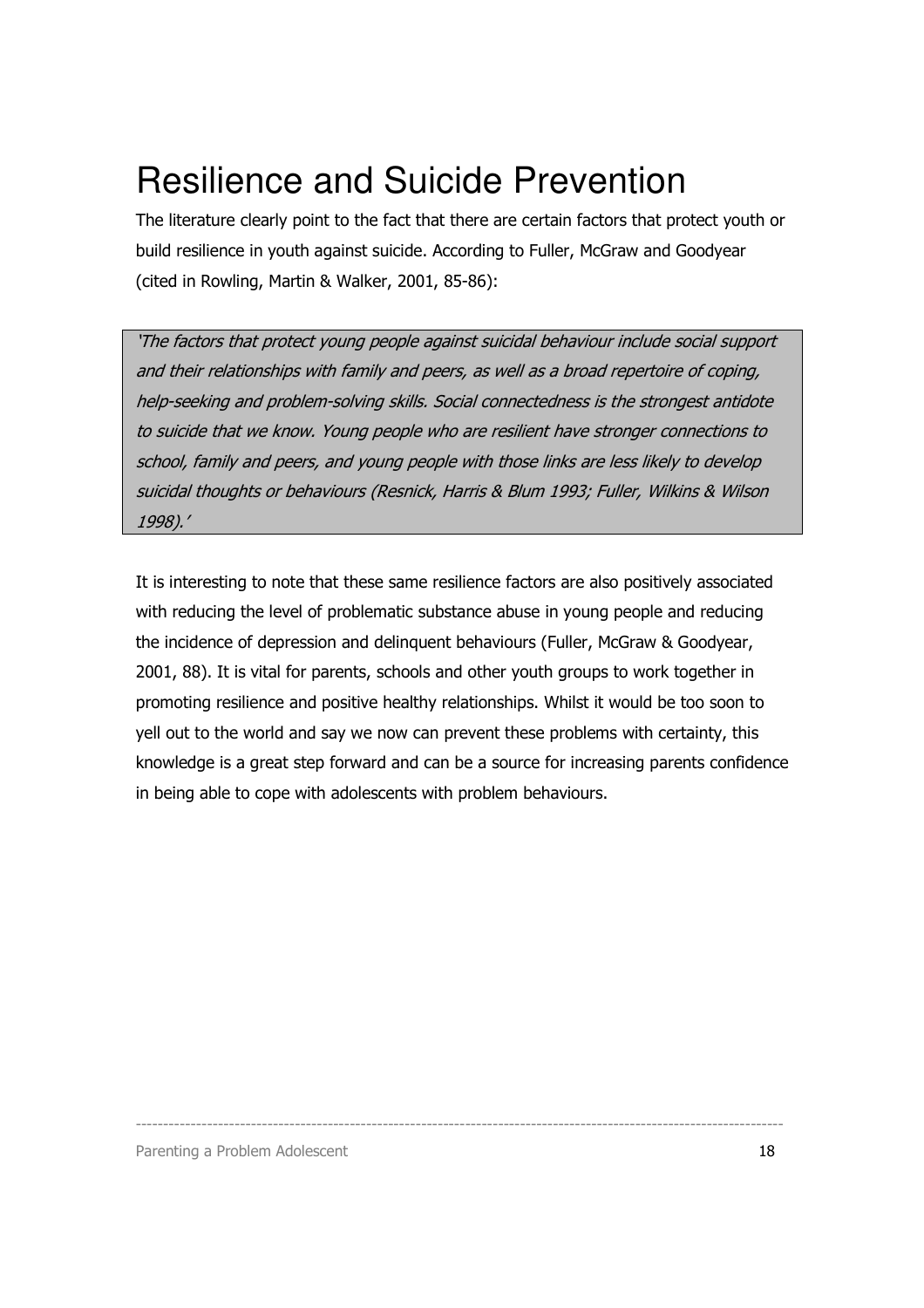## Eating Disorders – A Challenge

However there are other problems often associated with youth that are a bit more intractable. Eating disorders tend to fall into this category especially amongst adolescent girls. According to Gillis (2000, cited in McMurray, 2003, 147):

'Adolescents' images of themselves are embedded in the way they see their own bodies, leading some to excessive preoccupation with body image.'

There are two main types of eating disorder (if we ignore the current epidemic of obesity) that often affect adolescent girls called anorexia nervosa and bulimia. According to Estok & Rudy, 1996:

'Anorexics avoid food to the point of emaciation, while bulimics tend to binge on large volumes of food and then purge their bodies by laxatives, self-induced vomiting, excessive exercise or a combination of these methods…The malnutrition caused by both of these conditions outs young people at risk for dehydration, infections, cardiac problems, menstrual problems and, for those with bulimia, the additional problems of oesophageal irritation and dental erosion.'

According to Wakeling (1996), 'An increase in the prevalence of eating disorders is becoming evident in all but the developing countries.' On that point it tells us fairly strongly that eating disorders are a product of our western consumer culture. Secondgeneration immigrants from developing countries including non-Caucasian populations are not immune either, further raising that a significant social health problem exists in countries like Australia. Interesting research in the United Kingdom has identified that British women are overweight and that 60% are dieting. On the one hand this may be a good thing, but some authors argued the dieting is often extreme, undertaken by primarily middle-class women and are part of a 'healthist' culture designed to differentiate the women from each other and promote mutual affirmation. The suspicion was that these women acted as role models for their daughters with eating disorders. The media has also been blamed (Tiggermann, 1995) but a major culprit in relation to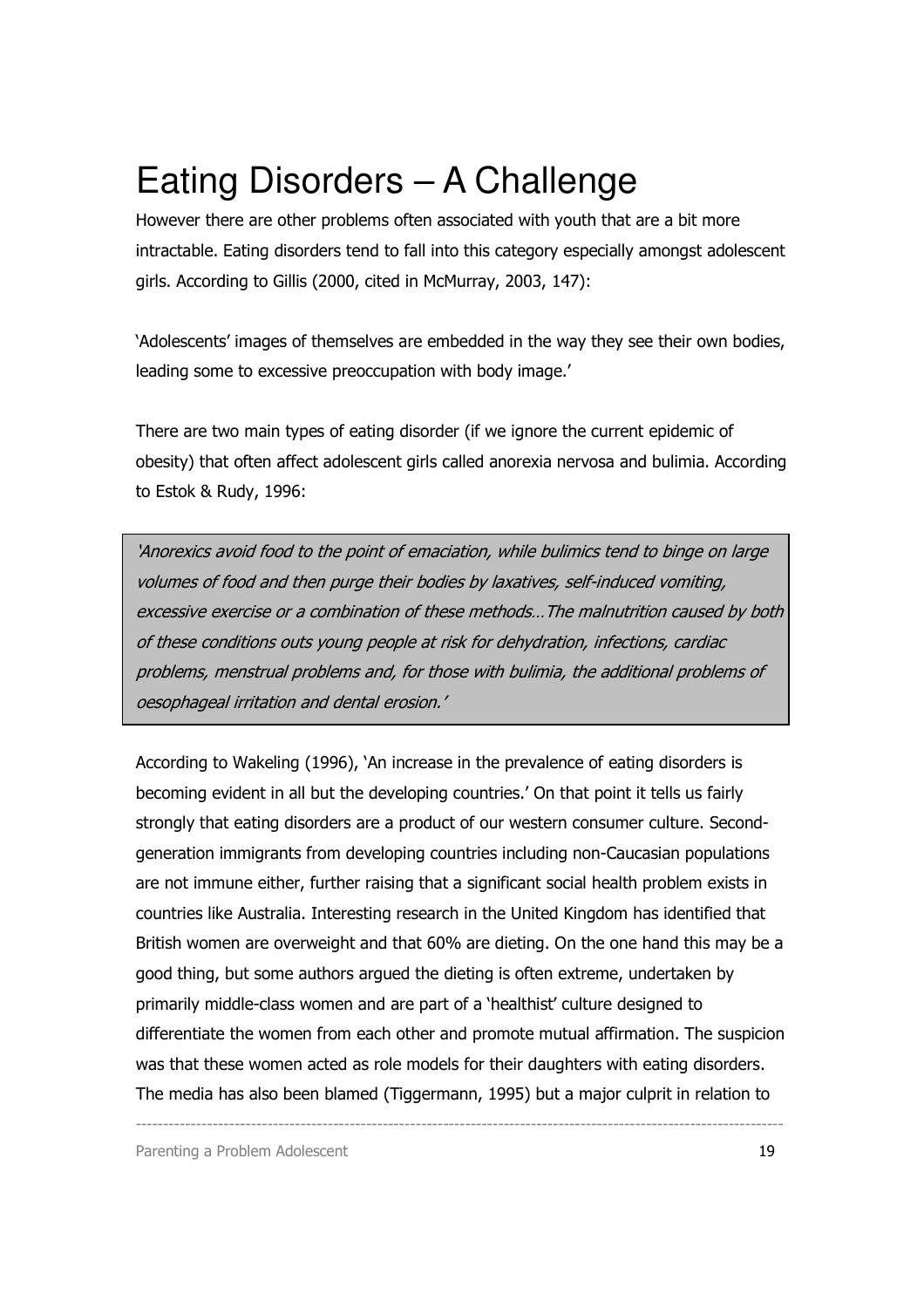'pushing' maladaptive eating behaviours is the beauty and fashion industry. According to Zerbe (1996) 'The dangerous message in most of the fashion magazines is one of overvaluing appearance as a measure of personal worth.'

Eating disorders undoubtedly represent a major challenge for parents and health authorities. Resilience is undoubtedly important in some part for preventing the sort of dangerous eating (or not eating) pattern behaviour associated with anorexia and bulimia. Therapies like Cognitive Behaviour Therapy, use of antidepressant or antipsychotic drug therapies have had fairly limited success. On the other extreme we now also have an epidemic of obesity in children, teens and adults in countries like Australia. According to French et al (2001) frequent consumption of fast foods from the popular fast food outlets is associated with excess weight gain. It seems that young people are increasingly underestimating their portion sizes and intake which are also cheap and at the same time are living more sedentary lifestyles in this age of computers and communication technologies.

Parents, schools, youth clubs armed with at least the knowledge that eating disorders are a probably highly linked to the construction of a consumer image of young women, and the fact that early intervention via counselling and CBT can to some extent have an impact in changing young adolescent girls perspectives about themselves and their self worth have a chance to prevent the onset of these disorders. Dealing with anxiety, depression, obsessions and compulsions is part of this process.

----------------------------------------------------------------------------------------------------------------------

Parenting a Problem Adolescent 20 and 20 and 20 and 20 and 20 and 20 and 20 and 20 and 20 and 20 and 20 and 20  $\mu$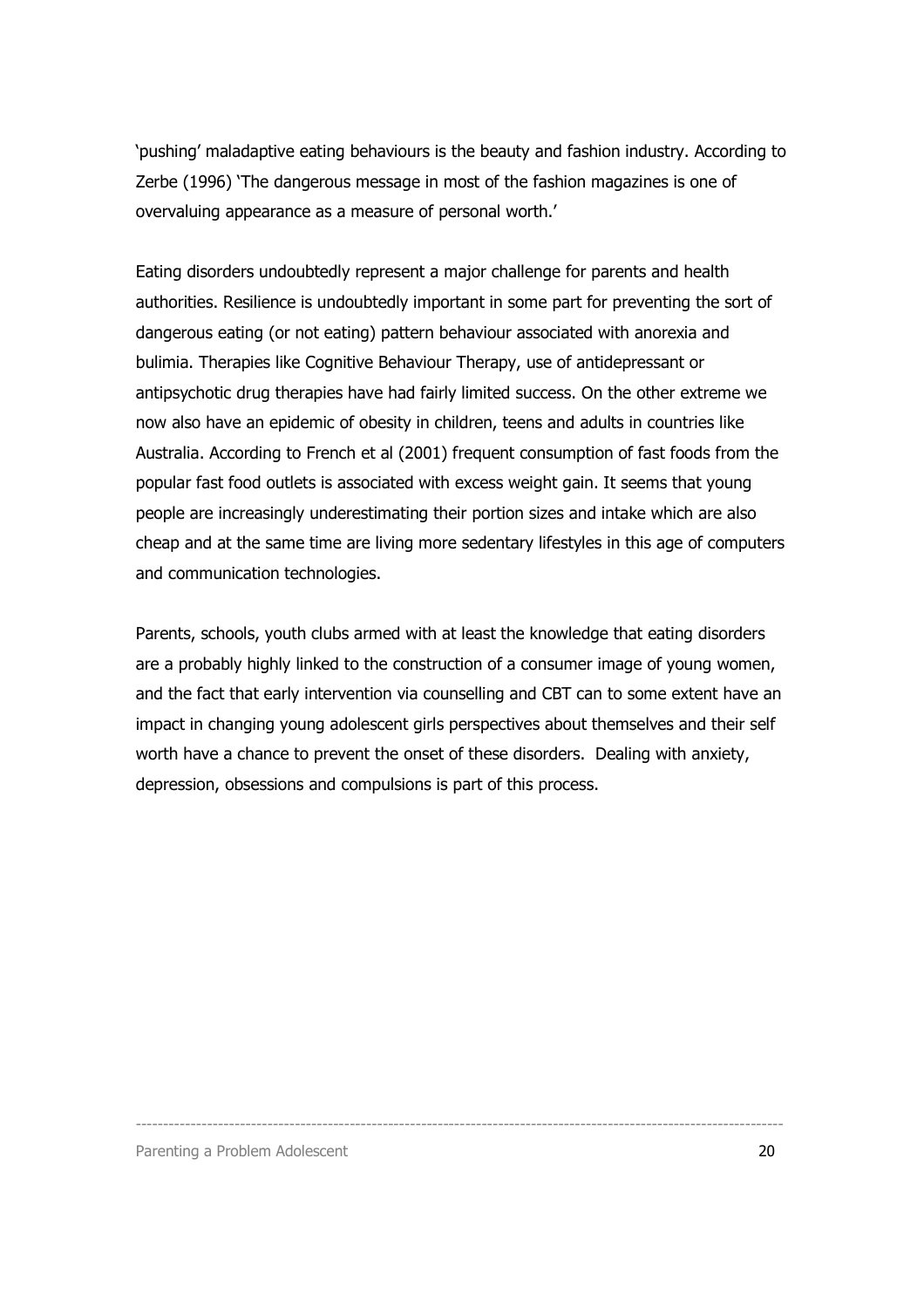# Identifying Symptoms

Given that the research literature have identified that problems associated with youth such as, anorexia and bulimia, bullying and other acting out behaviours, substance misuse, marginalisation of certain groups of people in communities, abuse, self-harm and suicide are significant, what do parents go through in attempting to care for their early adolescent child or children?

Some of the symptoms have already been mentioned above. Stressful anxiety (situational), frustration, irritability, confusion, helplessness, guilt, periods of outbursts of anger and then remorse, fatigue, headaches, tension muscular aches and sleeplessness and depression are just some of the possible symptoms that could indicate difficulties with coping with a problem adolescent. Patton, Olsson & Toumbourou cited in Rowling, Martin & Walker (2002, 28) discuss the way that family dynamics impact negatively and positively on the mental health and well-being of the adolescent and the parents. They stated:

'Risk factors that might receive attention include family conflict, disorganisation, parenting style and family management as well as family backgrounds. Conversely a sense of positive connection, good communication, intimacy and confiding are positive aspects of family functioning that are suitable targets for both mental health promotion and prevention.'

#### 2. Options

#### • Defining ineffective options

What is effective and what is ineffective? Given that we are discussing adolescents with problems, then an effective approach would be one aimed at coping with the problems using a combined problem solving and resilience building strategies. Ineffective parental approaches or options are most likely to be: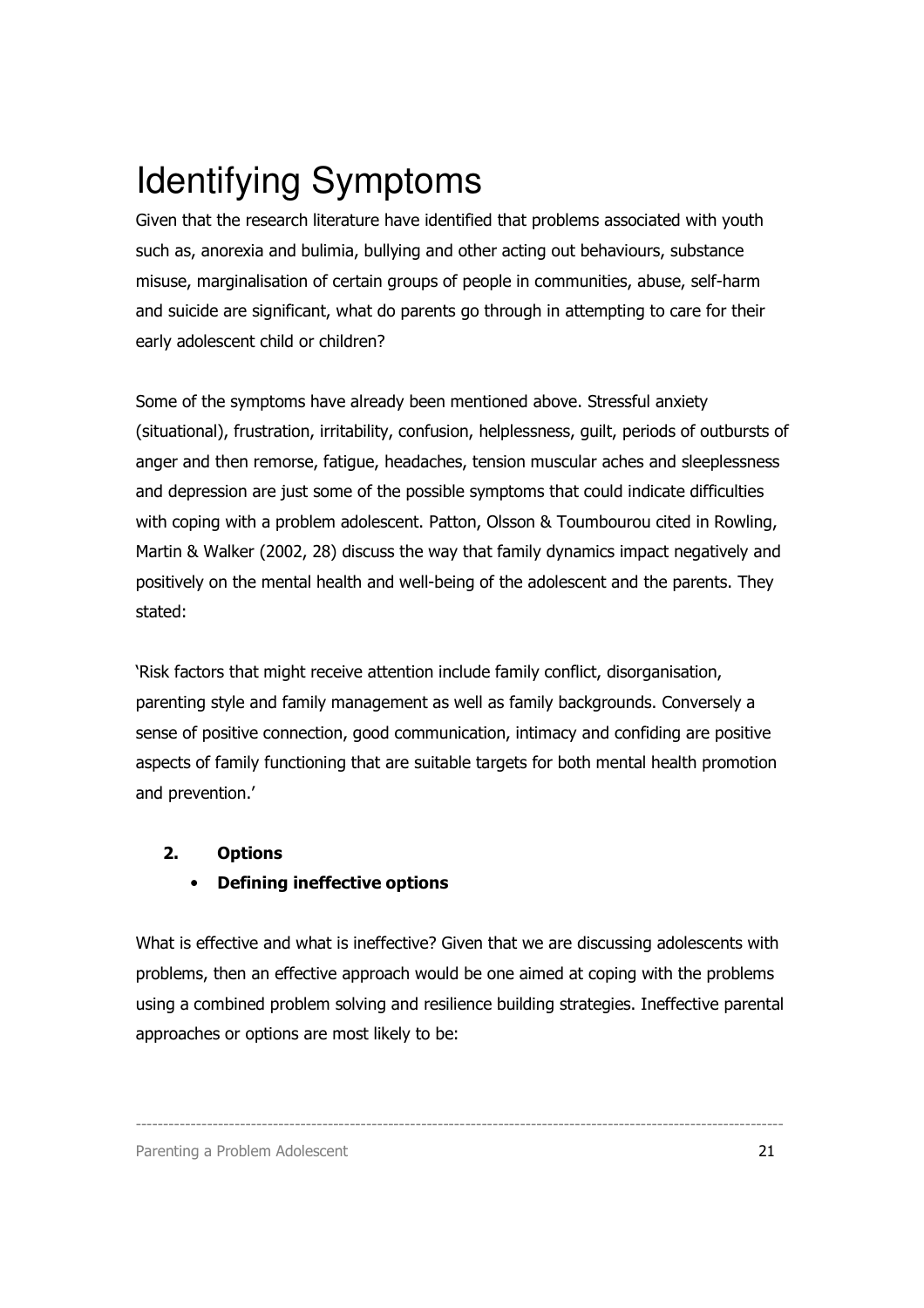- $\triangleright$  those where the parent ignores or is ambivalent about their child's needs, schooling, interests and so on and doesn't become actively involved with their child, their learning and their development,
- $\triangleright$  where apportioning blame, being inpatient and creating dependency are common in dealing with a child's issues and problems,
- $\triangleright$  where confrontational emotions and actions including anger, lack of compassion, hysterical yelling or screaming and physical violence replace problem-solving, empathy and guidance. This situation is often coupled by poor communication, lack of intimacy and loss of caring being propagated to the child and reflects an abusive default model for dealing with issues and problems. The child may feel alienated, vulnerable and scared as a result.
- $\triangleright$  where hypocritical or dishonest words, actions, beliefs, attitudes and values or insincere praise or an environment of secrecy demonstrate to the child a lack of truthfulness, trust and respect for adults,
- $\geq$  Ignoring at-risk behaviours and hoping that problems will automatically sort themselves out or disappear in time.

It is extremely difficult although not impossible to turn around such a difficult family culture. The child may learn not to trust or respect other adults as they mature. Depending upon the circumstances, this could lead to relationship problems, guilt and fear of intimacy of any kind, bullying and abusive behaviours or attachment to abusive partners in life, low self-esteem and self-worth, phobias, obsessions and compulsive behaviour, fear of interacting with or caring about other adults, and low motivation to learn or to seek challenges in life (Bright, –re sexual abuse consequences; Wright & Leahey, –re consequences of divorce for children; Rutter & Smith, cited in Rowling, Martin & Walker (Eds.), 2002, 79). That is why a positive child-parent relationship is so crucial in helping an adolescent person to feel some degree of control and autonomy in their life and to feel valued, heard and loved by key people in their life, in order to grow and develop into a more mature and well balanced person. The spin-off from this is that the parent may also grow and develop and have a mutually loving, respectful, open and honest relationship as their child matures through life.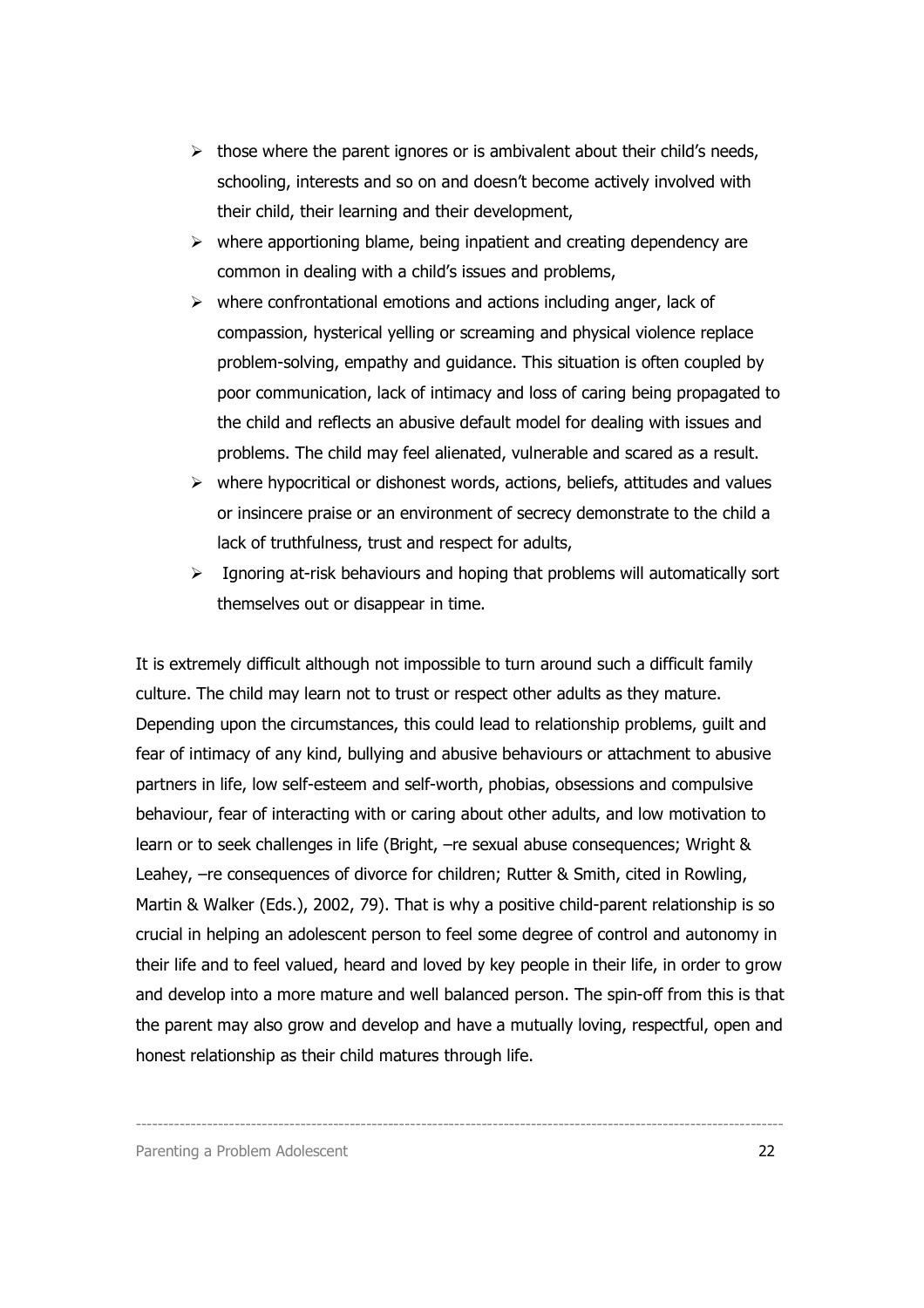Of course there may be situations where even with the best of intentions and skills, parents are still unable to cope with their child's behaviour and thinking. It is important to recognise one's limitations and to know when to seek professional help when needed. The child may or may not have significant mental health issues but whatever the case, it is important to seek help when one's ability to cope as a parent is severely strained. Sometimes a child will listen and respond to a person outside of the family, and often if there is a rapport and trust built up say with a doctor, counsellor, nurse, dietician or someone with good listening, helping and guidance skills, then parenting may become a bit easier to cope with especially when there are also many work and family priorities to deal with at the same time.

It is also becoming increasingly clear in the research literature that communities also have a major role and responsibility in supporting parents and adolescent children who are having problems. For example, the role of the popular media (especially glossy popular fashion magazines that target children and adolescents) and the fashion industry in representing women in fashion as skeletal objects of beauty; the role of the popular media and dieting entrepreneurs in promoting dieting fads (however extreme) and even cosmetic surgery in order for young women to become beautiful and slim and therefore valued in the community; in part reflects inaction by communities and society in general to focus on healthier lifestyles and to prevent exploitation of women and their bodies and minds.

As a consequence, eating disorders in young female adolescents have been rising significantly. With the addition of peer group competition from school friends and other friends to look slim and attractive and to appear 'cool' and therefore desirable and valued, a socially acquired mental health problem exists in many westernised countries including Australia. Parents often find it extremely difficult to cope with their adolescent child who may have anorexia or bulimia on their own. Expert help is highly advisable as soon as possible after poor eating habits have surfaced as a problem. Ultimately however, the community has a significant moral and pragmatic role and responsibility to protect children against blatant and irresponsible commercialisation of women's bodies and social disease causation (McMurray, 2003, 147-148).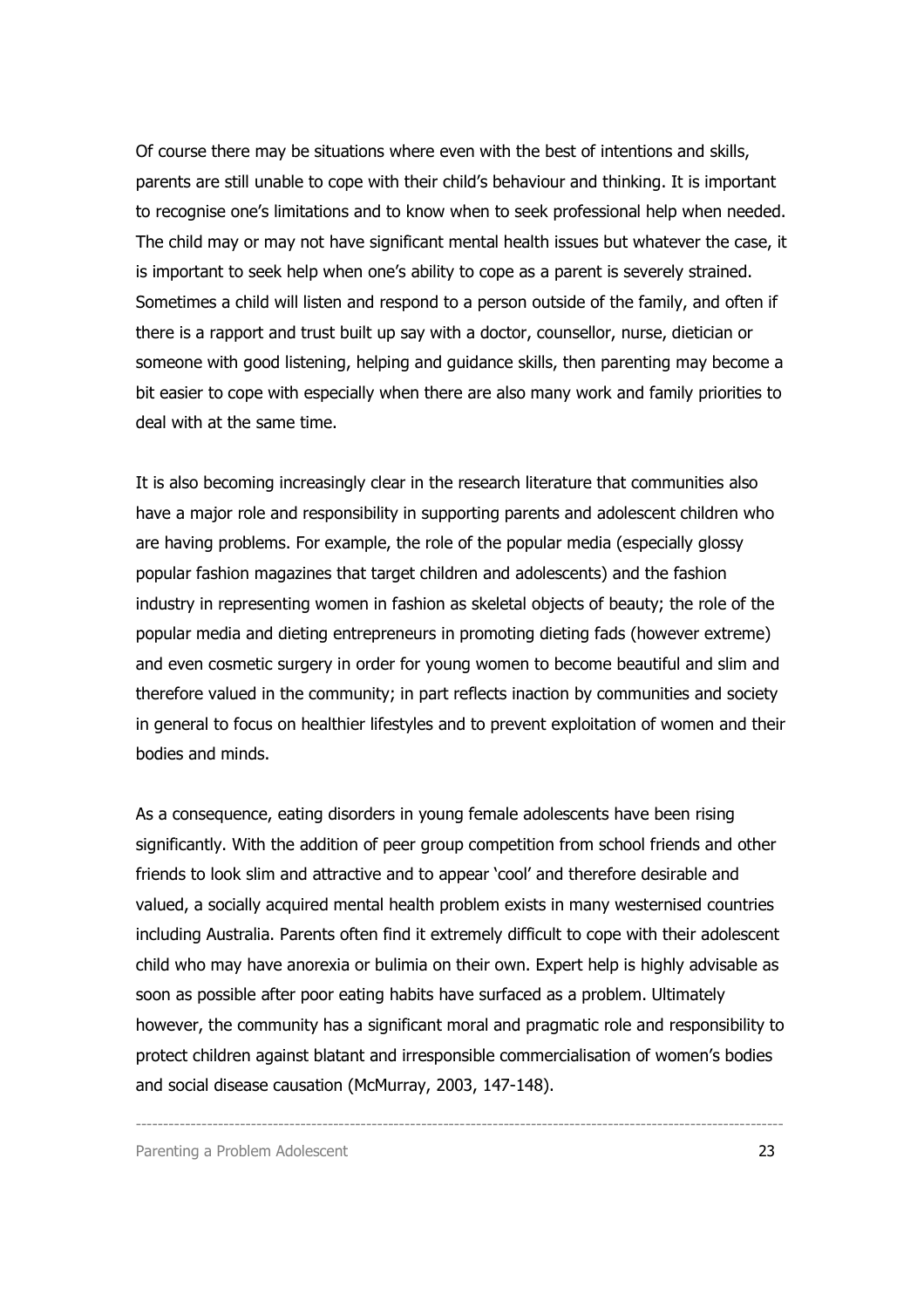### Example Cases of Ineffective Parenting

The following examples are based upon real life situations however the characters and circumstances presented here are entirely fictional and intended for educational purposes only.

#### Case Study One: Aaron

Aaron is a 15 year old boy who attends a local public high school in an industrialised area of the city. He lives with his mum, dad and two brothers, Will aged 9 and Brad aged 11 years. Aaron has recently been in trouble with the law (a year ago), having stolen some goods from the local bike shop but was let off as this was his first offence and he had previously been of good behaviour. Aaron has not been doing well at school and has been aggressive to his mum and younger brothers over the past year. His dad works various shifts (lots of night shifts) at the local glass factory and Aaron doesn't get to see him much. When he does his dad usually tells him to get lost because his dad is too tired and needs his sleep. His dad constantly tells the family that he hates his job and isolates himself from the family in his bedroom. His dad is always moody and negative about things.

Aaron's mum works at the local grocery store also on shift work. She is the powerhouse of the family, always working and cleaning up around the house, making sure the bills are paid and that the kids are fed cleaned and ready for school each day. On the rare occasion that Aaron's mum and dad are at home together with the kids the activities around the house are not shared and everyone does their own thing. Aaron's mum and dad sometimes yell at each other about bills and household chores. Aaron often hears his mum berate his dad about being lazy and that he should fix up the house or mow the lawn or do some exercise and his dad swears and curses about working hard all week but rarely does any chores. Aaron has some older mates that his mum disapproves of as they are always getting into trouble, but Aaron thinks they are cool and tough and they have motor bikes, beer, drugs and girlfriends. Aaron's brothers look up to him as a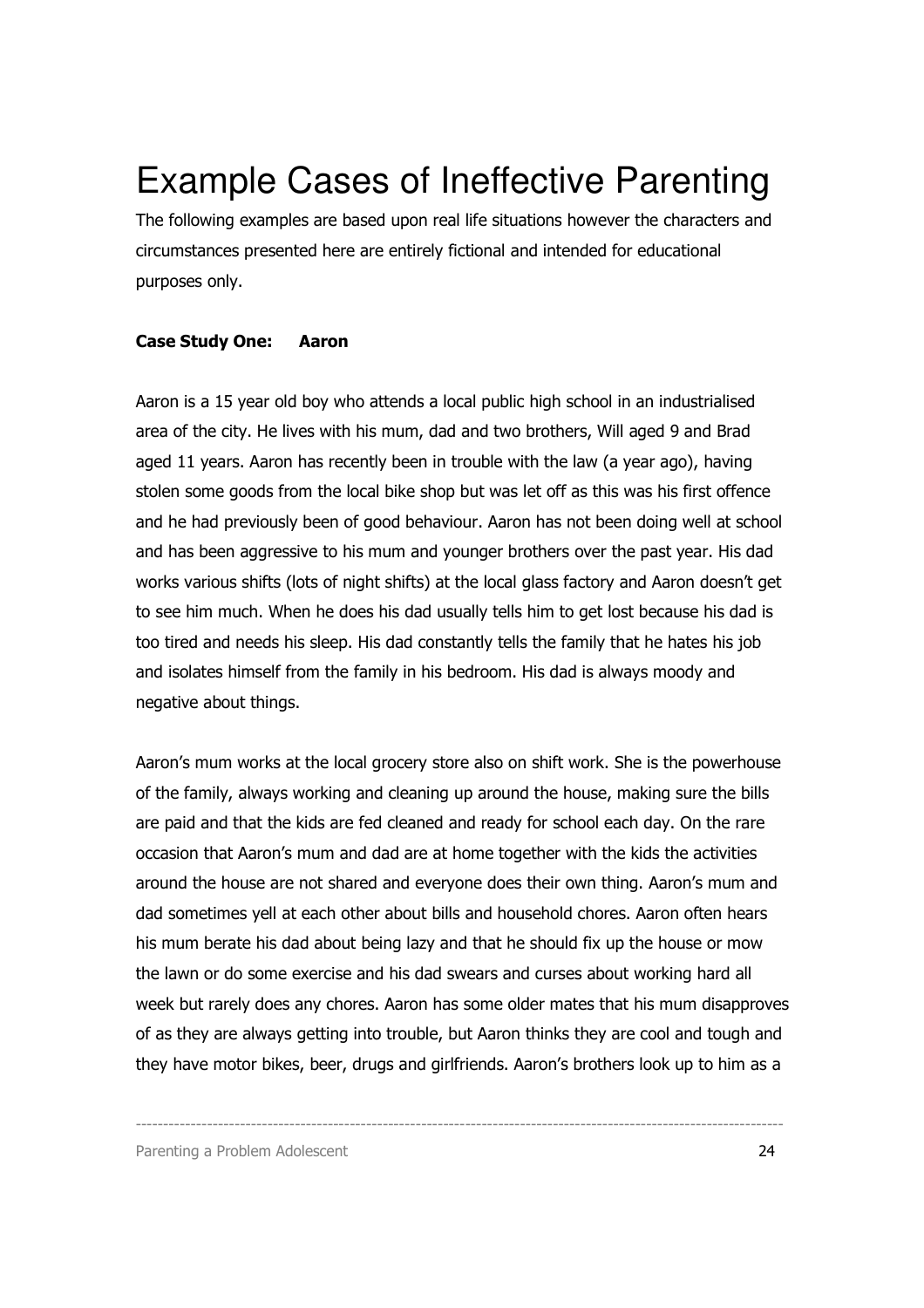role model and Aaron often brags and tells them stories about being tough, fighting with other kids and pinching things from other peoples' houses.

#### So what is problematic here?

Well Aaron has had to start growing up in early adolescence with few role models to guide him. His dad has little or no time for him as his dad is too engrossed in his own problems and his own world, is overly negative and seems not to value his son's needs. Aaron dislikes him because his dad tells him he is stupid and a menace when they go to talk with one another. His mum is so overworked and busy making sure that the family is provided for that there is little quality time to spend with her sons. His mum constantly screams at he and his brothers to hurry up for school, to clean their bedrooms and to stop making a mess about the house. Aaron has received little intimacy from his family and has chosen to seek anyone outside the family that can be his friend and mentor. In this case he has not chosen wisely and is in the company of older and very questionable mates who appear to be leading him in the direction of trouble. It is clear from this example that the family is under a lot of stress, and that the parents are not providing much guidance, care or love to Aaron and probably have little idea about how to cope effectively with their own lives let alone their children's' lives. Family communication is almost non-existent and there is little or no scope for sharing ideas, feelings and learning about each other and how to be happy and contented with and supportive of one another. Aaron's dad has withdrawn from the family except for just the very basics of interactions and has isolated himself from Aaron so much so that he is like a stranger to Aaron, and not very likable at that, trying to demolish Aaron's self-worth and self-esteem whenever they meet with verbal abuse. Aaron's dad may well be depressed, his mum is constantly stressed and the family is functioning only at a very basic level. Aaron's brothers are also at risk of being led into trouble and the family certainly needs some sort of support and professional help.

----------------------------------------------------------------------------------------------------------------------

Parenting a Problem Adolescent 25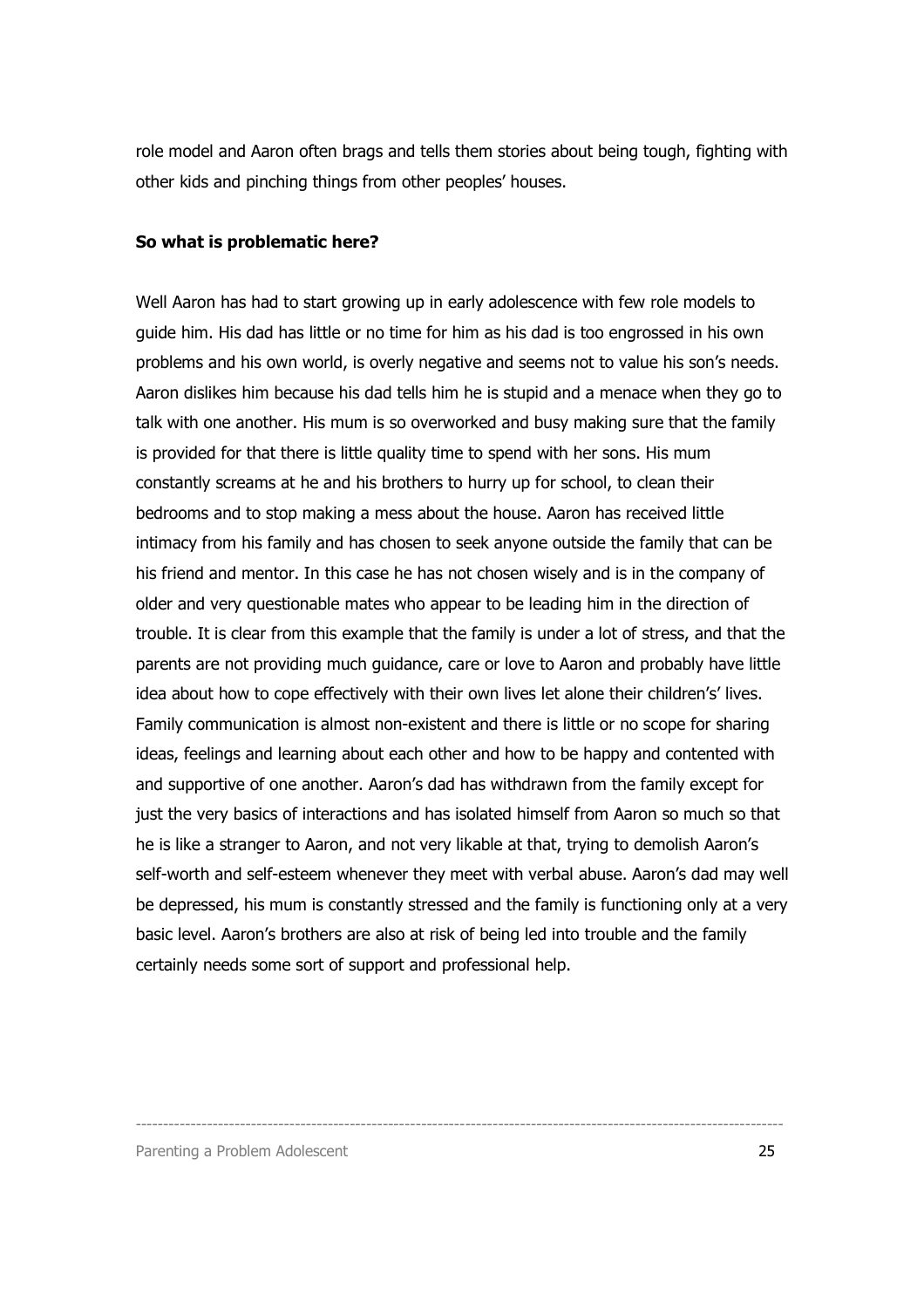#### Case Study Two: Marnie

Marnie is a 16 year old girl (an only child) who attends a local private girls school in the city. Marnie is always at the top of her class and her report cards are exemplary. Marnie is actively involved with music, drama and dancing in and out of school all of which she excels at. Over the past couple of years Marnie has taken a much greater interest in her looks and how she dresses. She has started to wear lots of makeup, has her hair dyed regularly, reads lots of glossy fashion magazines and wears the latest skimpy clothes. Marnie has also lost quite a bit of weight according to her mum as all she eats each day is a few small vegetable portions, some sultanas and she drinks litres of fat-free soya milk. She had gone from being a vegetarian about a year ago to being a vegan to this extreme or radical diet and will not listen at all to her parents about her eating problem and refuses to see her doctor. Marnie hangs out with her school and arty friends who all behave in a similar way. Marnie does not eat anything at school except for some sugar free gum and when she goes on excursions she eats nothing and drinks only water. Marnie's mum (aged 45) is now a manager in a large business firm having recently changed jobs and has much more work responsibility and stress than previously. She is also conscious of her own weight for health reasons and goes to fitness classes a few times each week and is on her third or fourth fad diet this year.

Marnie's dad (aged 57) is a bank manager who is soon to lose his job as his branch office is closing. Marnie's mum complains that he is not fit, does little exercise and does not get involved in family activities except for driving Marnie to school and to drama, music or dance classes. Marnie's dad finds it difficult to talk to her and often berates her about her not eating, losing weight, not cleaning her room and being cruel to her parents. Marnie's parents continually run around to shop for her to make sure that she has what she needs to eat. Marnie's mum had secretly tricked Marnie into seeing her doctor about her not eating and losing weight and seeing a dietician. Marnie was extremely angry and although she told the doctor she would see the dietician, she completely refused once she came home.

----------------------------------------------------------------------------------------------------------------------

Parenting a Problem Adolescent 26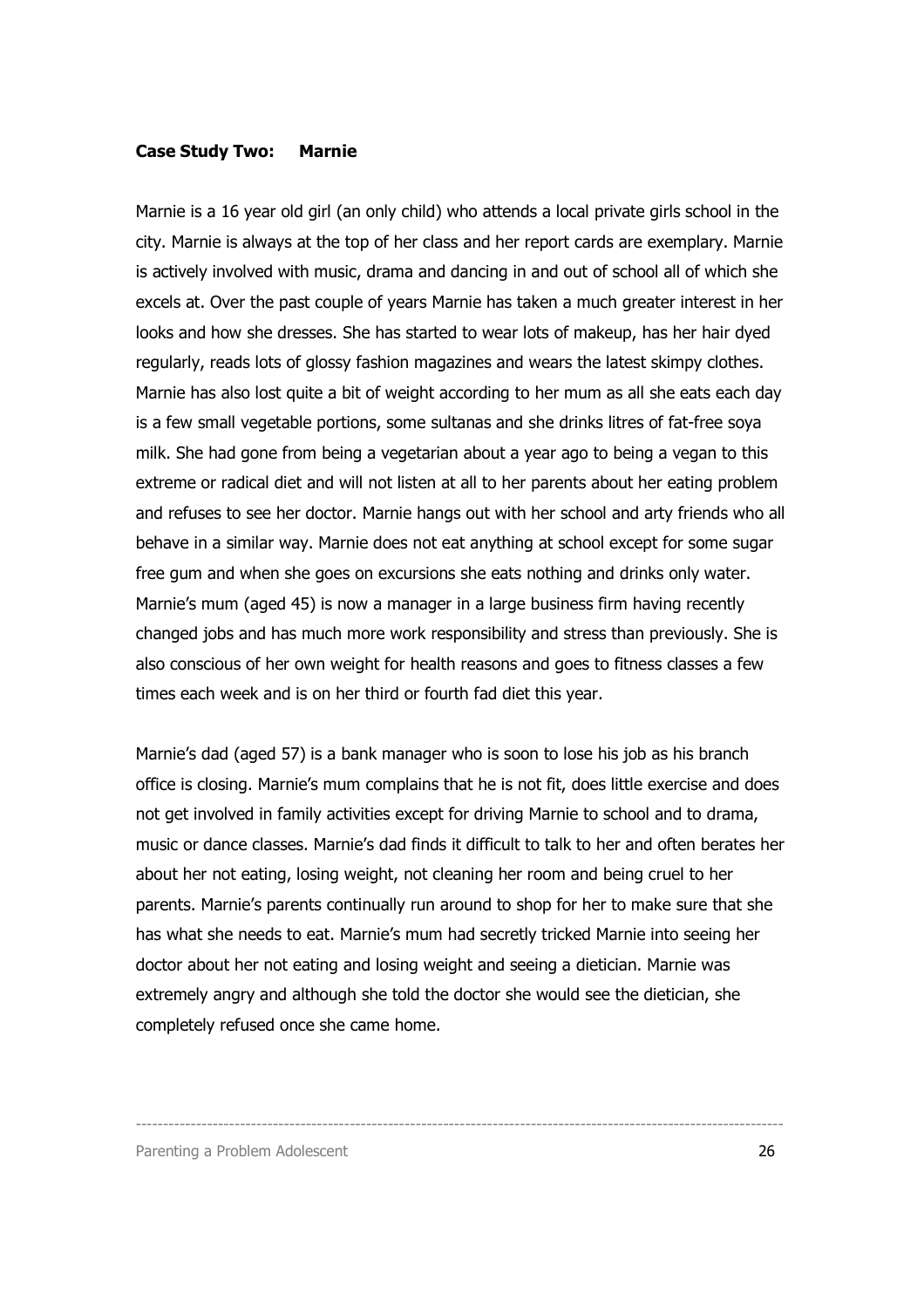Marnie's mum is always buying Marnie new clothes and jewellery. Marnie also jogs twice a day and gets on the exercise bike as well. Marnie has her own television, DVD player, computer and weighing scales in her room and tries to eat in isolation to when her mum and dad eat. In fact her mum and dad work long hours and often bring work home as well. If they do get together it is only to watch a favourite television show or to go on an annual holiday to a resort or to visit Marnie's grandparents. Money is becoming tighter in the family though as they have bought a large house in an expensive neighbourhood and have large mortgage. Marnie's teachers and some of Marnie's friend's parents have told Marnie's mother that they are concerned about Marnie not eating at school and that she is scaring their kids. One of Marnie's friends who has suffered from anorexia had recently attempted suicide, and Marnie has been worried about her a lot. Marnie's dad suspects that Marnie may be secretly taking laxatives as a friend at his work said that is what her daughter had done. Marnie's mum told him not to say anything and that this was just being silly and to confront her would just make things worse. Marnie's dad and mum are very scared about what is happening to their daughter and are frightened to do or say anything that will upset Marnie. Marnie's mum has read up on eating disorders in girls, and has noted that Marnie probably is still menstruating normally (checking underwear for signs of bleeding on clothesline).

#### What is problematic here?

Again stress and workload of the parents appear to be interfering with the functioning of the family unit to some extent. There seems to be little time or commitment allocated for meaningful relationships to develop properly within the family unit. The relationship centres on the work commitments of the parents, trying to satisfy Marnie's immediate needs for gratification which may be a compensation for a lack of parental closeness, love, caring, guidance and intimacy, all of which seems lacking in Marnie's life. Marnie too is also busy and it seems like a rollercoaster ride where everyone is replacing work and business and material needs and success for emotional needs. Marnie gains satisfaction by focusing on her looks and by being fashionably thin. It is difficult to know if this is designed to attract the attention of boys or to conform to the perceived norms of her friends at school and elsewhere. This seems to be a compensation for something,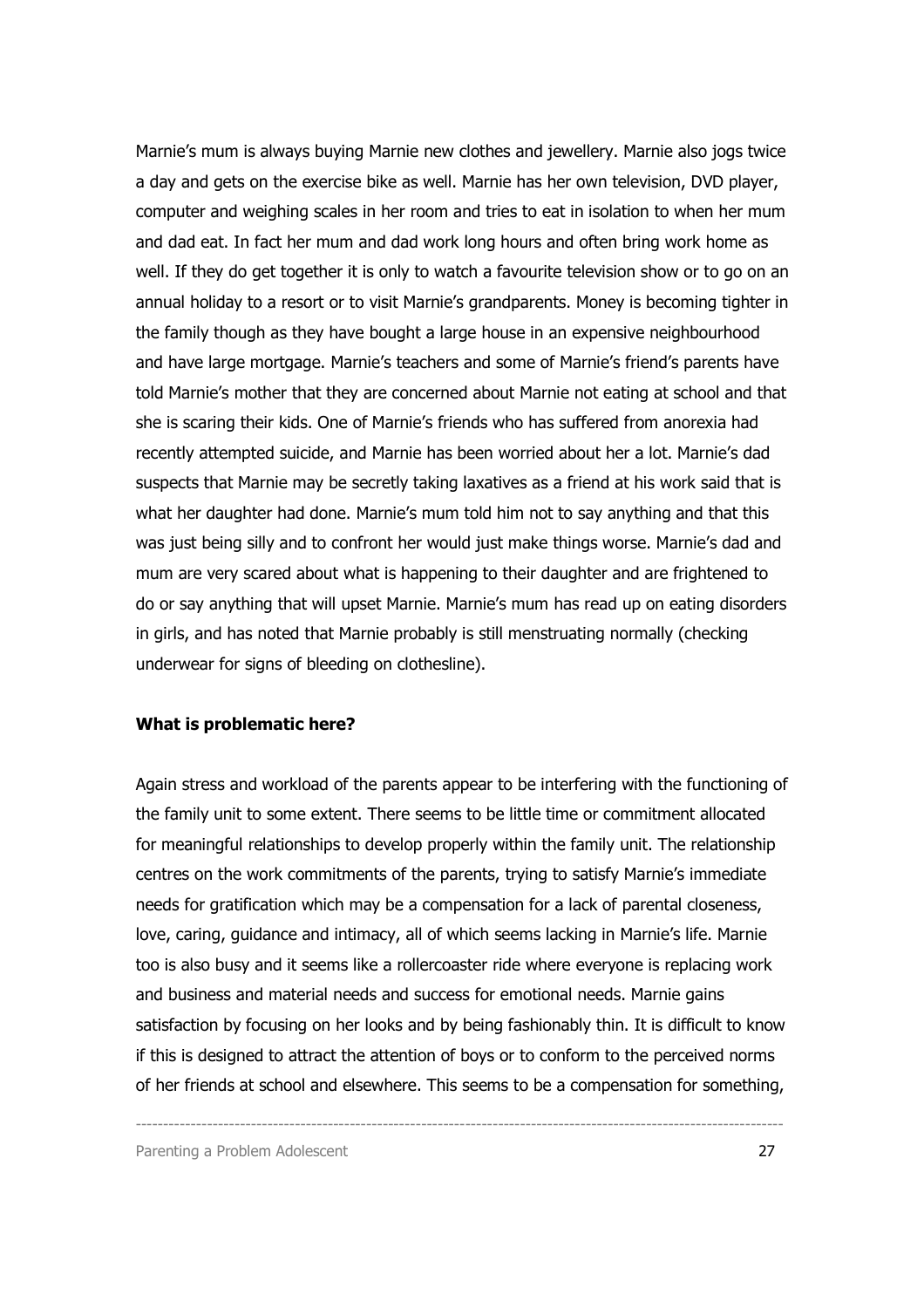perhaps lack of confidence in herself, or lack of intimacy and love or closeness to others such as her parents in her life.

Marnie's dad, who like her mum is a bit of a workaholic, has even greater stress looming as his job, which was not anticipated, will soon disappear. This and a large mortgage, private school fees, rising cost of fuel and so on are creating lots of stress for Marnie's parents and for Marnie's own perception of her future as well. Marnie may well be asking herself - will she still continue to be able to go to her school? How will this affect her studies and her major exams? Will they have to move house yet again? What will her friends think of her?

The case example illustrates a dilemma comprising lots of stressful events which appear to be having an impact on the mental health or wellness of the family and on Marnie. Marnie refuses to acknowledge that she has a problem and denies a need to seek help. Marnie has lost some trust and respect for her mother after being tricked into seeing her doctor. Ironically, Marnie's mother may be acting as a role model for Marnie's eating patterns, given that her mum has been on lots of fad diets recently and exercises a lot.

Marnie is rude and demeaning to her dad, and refuses to go near him or even kiss or hug him goodnight. Marnie tells him to mind his own business and to stop trying to control her life and that she can do what she likes and he can't stop her. This upsets Marnie's dad a lot. She will kiss and cuddle her mum sometimes when she needs consoling (always on Marnie's terms though). Marnie's mum may be unconsciously trying to compensate for lack of intimacy by buying Marnie lots of clothes and jewellery – feeding Marnie's obsession. Marnie also does not need to commit to any family rituals such as sitting down at the family table for an evening meal, or watching television with the family or engaging in group family activities. She has everything she needs materially in her room.

Communication in the family is currently just a system for accomplishing basic tasks and again there is little closeness or sharing of ideas, feelings and so on beyond expressions of frustration, boredom or anger. The suicide attempt of Marnie's close friend is also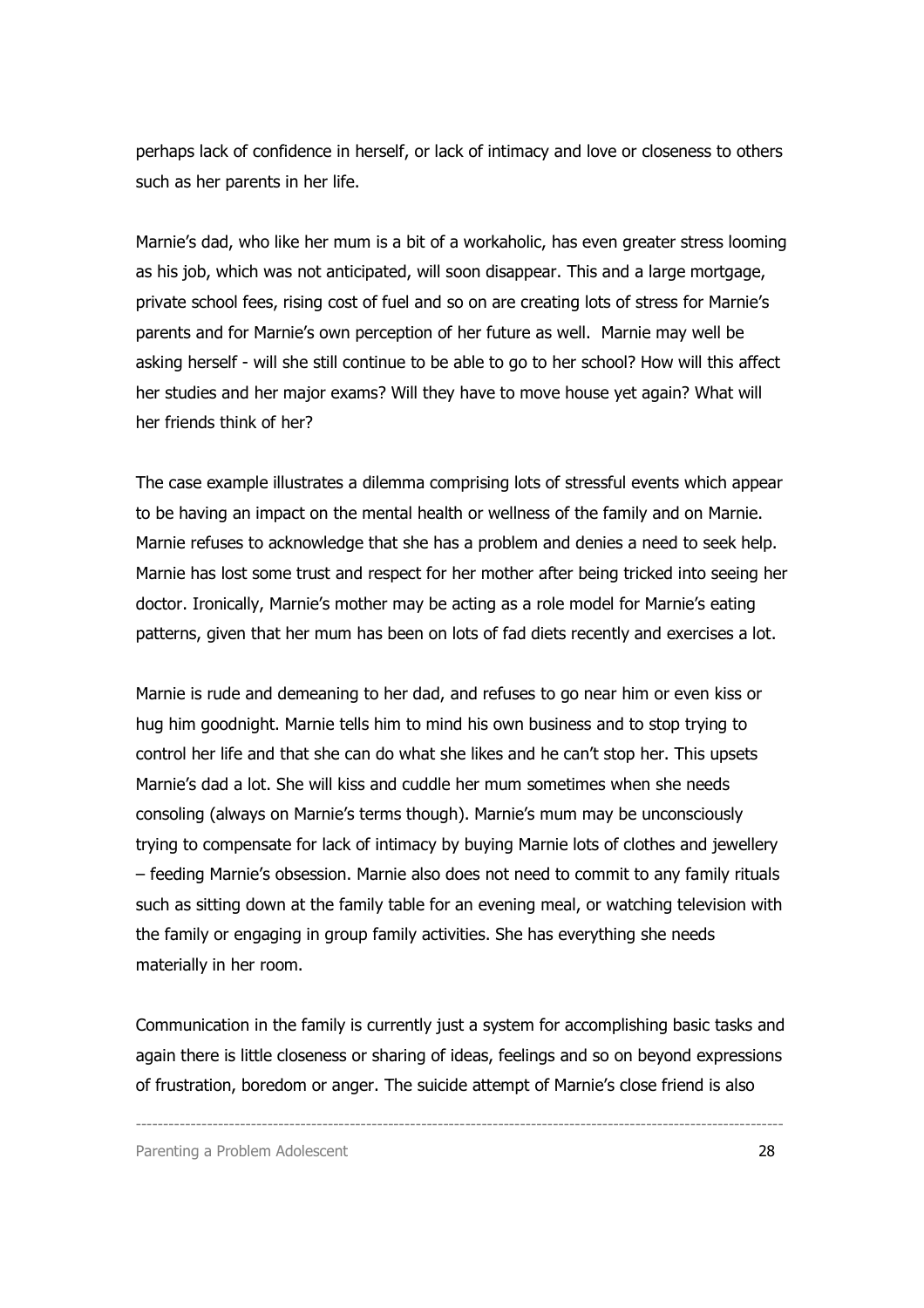cause for concern, especially given that her friend has anorexia. The closeness of the relationship with her friend and the concurrent problem of having an eating disorder as well may place Marnie at high risk for a copy cat suicide attempt according to recent research literature.

This situation therefore is becoming potentially serious. Undoubtedly Marnie and her family could do with professional help and counselling, and possibly the school could take a lead role in at least confronting the issue (sensitively of course) and ensuring that Marnie agrees to undertake some action regarding her eating problems. Family therapy and counselling would seem to be appropriate in this particular case. Marnie's parents need an opportunity to express their fears and concerns to someone external to the family, to gain some understanding of the issues, develop some parenting skills to help deal with Marnie's problems more effectively, and to reflect on what changes they may need to make in their own lives and work situations in order to improve open and honest family communication and interaction and to cope with stress and change. It is important not to undermine Marnie's confidence and strengths of which she appears to have many, but to build on her strengths, to enable her some independence, but to also require her to commit to improving her attitudes, her diet and involvement in family rituals (dining and talking together about their day and how they feel, sharing household chores together) and to being part of the family again.

#### 3. Recommendations

#### • Preferred Options

In the above hypothetical case examples some recommendations were made, that are based on both practitioner judgement of situations and evidence via the literature and research. Let's now look at some approaches that identify effective parenting outcomes.

Much will depend upon the specific age of the teenager, as to what emotional input may be needed from their parents. For example an older teenager nearing 17 years may not need as much hugging and comfort from parents as a 13 year old. Boys particularly often tend to want to display strength and autonomy from their parents when in their later adolescent years and any signs of affection may be interpreted as being feminine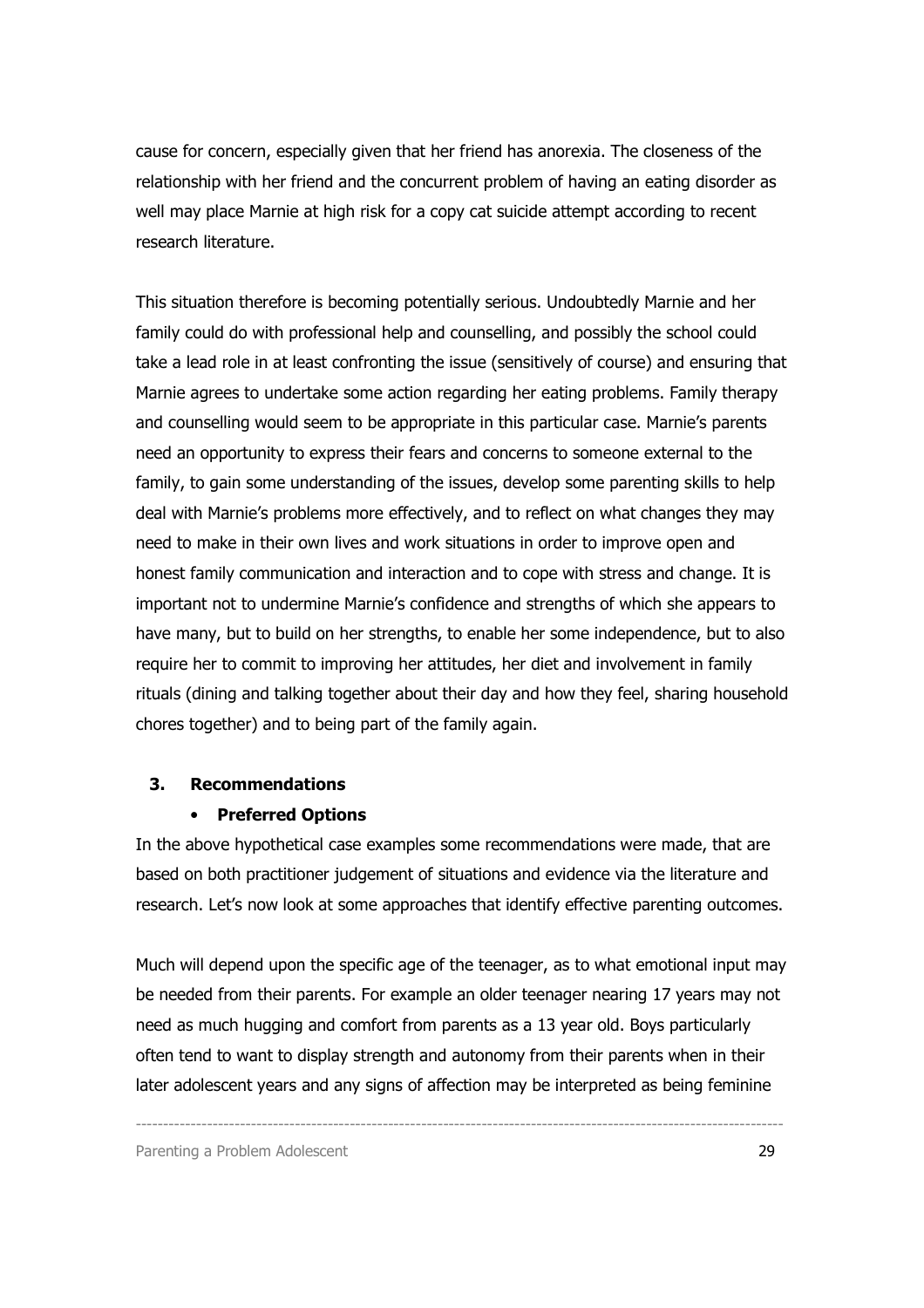and weak. This is generalising of course, as many older adolescent boys may still seek the comfort of their parents from time to time, and will certainly value being loved and cared for. Thus, maturational changes in physical ability, thinking and behaviour over the period of adolescent years, is inevitable. It is important to understand this when trying to cope with one's own son or daughter because the relationship must naturally also change. This is a time for a lot of learning from each other, and for parents this can be a wonderful time to see one's son or daughter grow and develop into interesting and exciting young adults.

Young adolescents have of course many changing needs. Let's explore what parents can do to cope with this change and achieve better outcomes:

 $\triangleright$  Love, trust, respect, communication, encouragement and praise They need to know that they have the stability of love and caring always available from their parents and that their parents will support and be committed to their growth and development, their safety, and be there for them if they make mistakes. They also need to know that they can communicate with their parent without being berated or punished or humiliated. Trust is such a major word for adolescents because they may feel so vulnerable in this confusing, dangerous and yet exciting world. Showing a genuine and sustained interest in one's child is crucial. A parent does not necessarily have to love a child's behaviour but to love their child and to show it builds trust and respect and leaves open a channel of communication that will be important throughout their child's life. A young adolescent child needs to know they are valued and doing okay, so encouragement and praise are important things that a parent can express to their child. Not praise or encouragement simply churned out automatically, but genuine praise for a child's efforts or thoughts.

#### $\triangleright$  Setting Limits or boundaries

Early adolescent children especially are suddenly breaking out of their cocoons, and like a butterfly emerging into the big natural world for the very first time there are always dangers and predators potentially lurking nearby. 'The world seems so different to last year. I'm getting interested (very interested) in the opposite sex, when last year they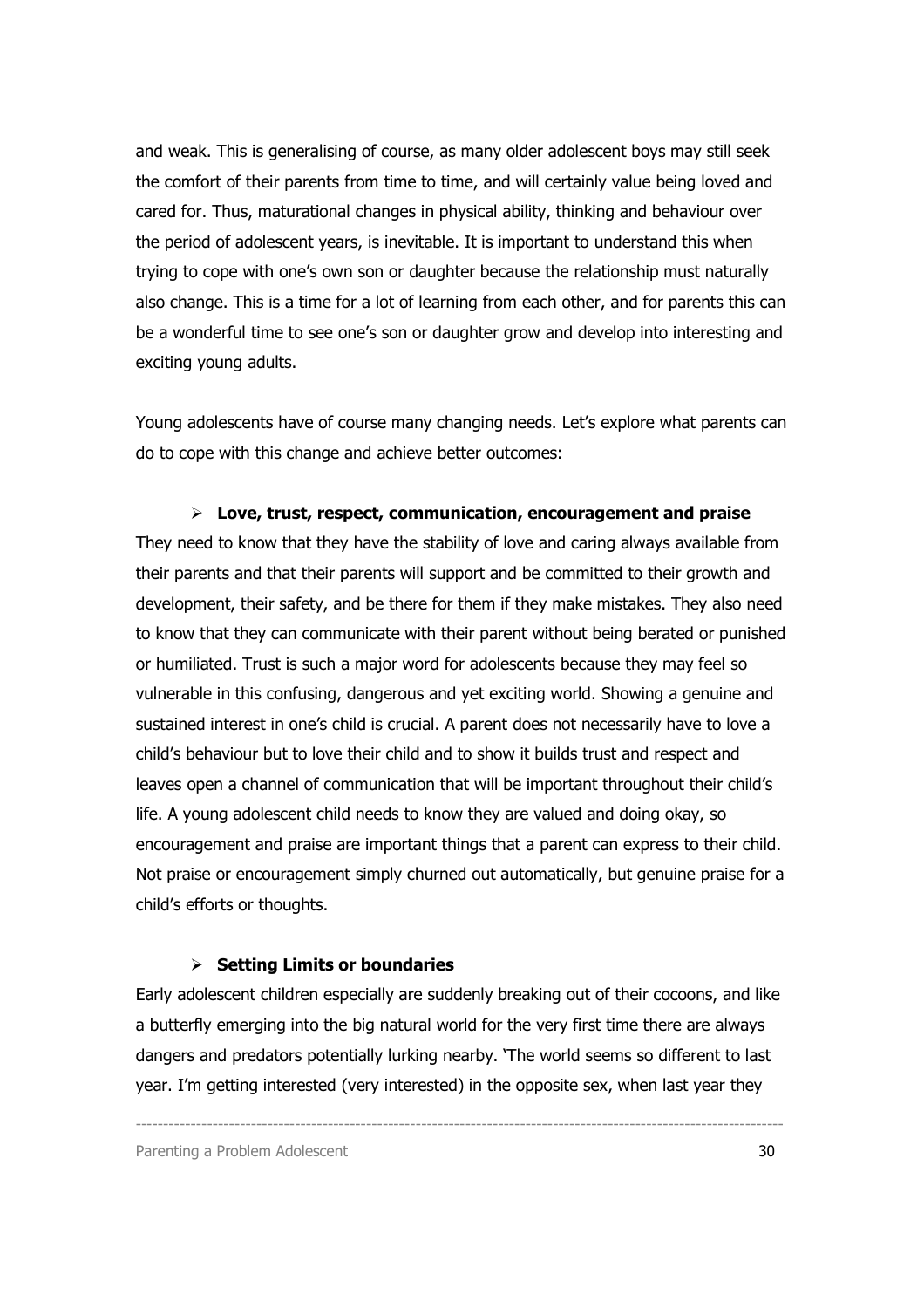seemed so yukky. There's more exciting things to do than ride a bike down to the creek or to play with toys – like dressing up in sexy or cool gear, like going to wild parties, like listening to cool music on iPods and like hanging out at cafes with friends and looking cool. Yet there are also some scary people and school is getting much harder, and expectations of teachers and parents and exams are just too hard to handle. Make a mistake and you'll never hear the end of it. Some mistakes can be calamitous or dangerous such as getting pregnant or getting HIV infection or becoming addicted to hard drugs or being preyed on by paedophiles in chat rooms on the internet.'

Thus parents can help by setting clear well explained, fair but firm boundaries or limits on the child's activities and behaviours that the child must agree to. By doing this it sends a signal to the child that yes my parents recognise that I am changing and experiencing and learning about my becoming more adult, but yes there are also rules that must be followed that protect me from harm (physical or emotional) or confusion out there in the real world. In this way, if rules are broken or mistakes are made, then parents can have permission to talk to their 'child' in order to ensure that they have learned a lesson and know how to improve a situation or behaviour. In a seminal work examining 20 years of findings, Psychologist Diana Baumrind (1971) identified three main types of parenting which may be useful for parents seeking to know how best to set limits and rules. They include:

1. **Authoritarian** – the gate keepers of hard and fast, do as you are told, no questions asked, rules. This leaves a child with little flexibility in their lives, and because they are imaginative, kids will try to break almost every rule they can get away with. Often this requires lying, cheating, being abusive to others or having only black and white views about things, manipulating others and situations to suit their own needs or becoming passive and rigid in one's personality. Obviously this sort of personality construction can have deleterious consequences for later adult life as well. Punishment is decided by the parent only for breaking limits or rules. So authoritarian parenting, whilst looking at least superficially for others as though a parent or parents have a strong handle on their kids, can have its long-term downside.

----------------------------------------------------------------------------------------------------------------------

Parenting a Problem Adolescent 31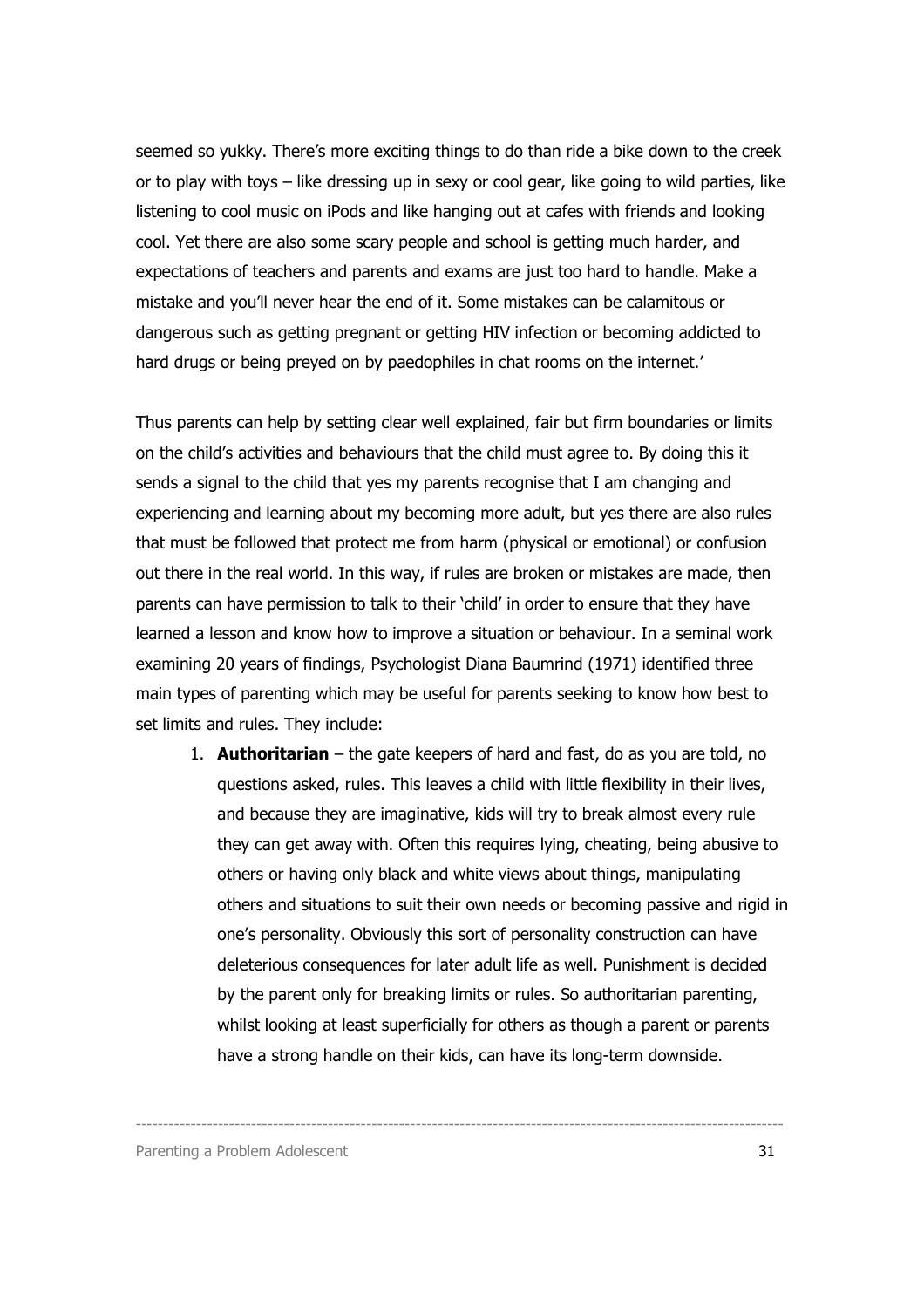- 2. **Permissive** the other extreme in which parents have few rules and regulations and lots of individual freedoms for their child, leaves their child open to potential abuse by others, to the child thinking they can do what they like when they like. The child does not learn how to set priorities and to recognise danger. Unless they learn by bitter experience and survive, this type of parenting can set a child up for failure and to believe that they can get away with whatever they like in life. Parents may well have a very difficult time trying to cope with their child if they don't want to accept rules or limitations or break them or if mistakes are made. Parents may have few if any punishments in their arsenal, so the kids know they will always get away with breaking the rules with few or no consequences to worry about. In life, that can be dangerous.
- 3. **Authoritative** parents who set clear limits and rules with explanations and with opportunities for the child to question them. Adolescent children need to know why they are being set limits so that they can learn from this. There may be a compromise between the parent and the child, but once limits or rules are made everyone agrees to abide by them and any punishments for breaking them are also agreed to.

#### $\triangleright$  Parents as role models

Believe it or not, adolescents look to their parents for guidance, support and love. The old saying that 'actions speak louder than words', must surely have emanated from a teenager. It is surprising how younger adolescents in particular want to model their parents. However when they see parents constantly guilty of things like hypocrisy or double standards or lying or trying to cover up for a lack of insight or knowledge than a teenager can be a parents harshest critic. Worse however is if a child adopts the parents' failings or poor standards and develops blinkers that they take into adulthood in order to block out the negative aspects of such poor standards, thoughts or behaviours and deem them as normal. Setting high ethical standards and valuing positive things like kindness, empathy, respect and thoughtfulness to others can help an adolescent to do likewise and incorporate such values into their own lives.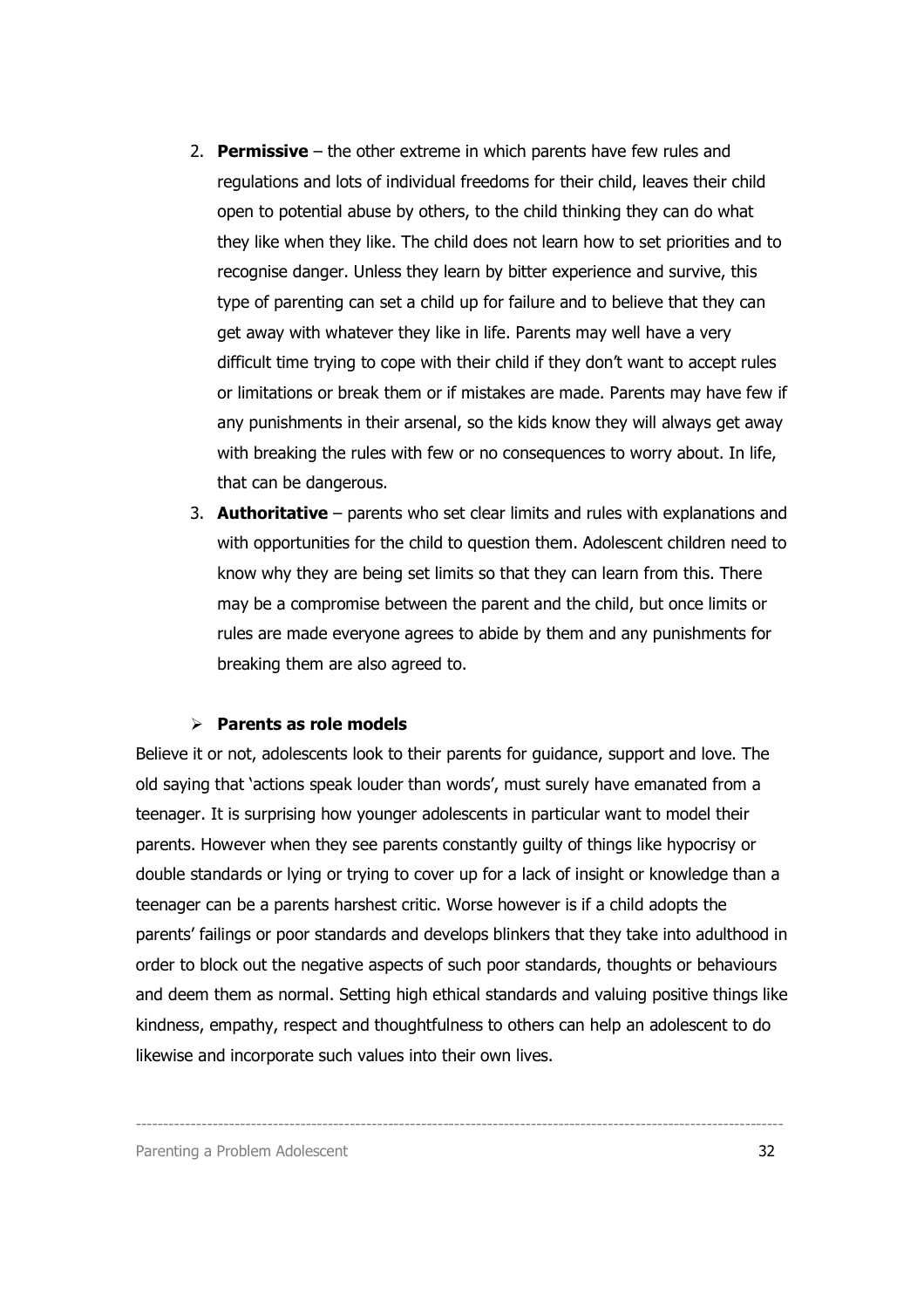#### $\triangleright$  Getting kids to be responsible

Adolescents can learn to be responsible at home believe it or not. Teaching them a work ethic to get into a set pattern of doing household chores, their homework and so on early on is pretty important. Learning relies so much on motivation which can be of two types: (1) Intrinsic Motivation – I want to do this because it means so much to me and my development, and (2) Extrinsic Motivation – If you pay me \$30 I will wash your car. As time goes on of course a parent may have to consider both types of motivation. Indeed providing pocket money targeted for jobs to be done each week may help an adolescent to value money and to learn what it takes to do a good job. Obviously intrinsic motivators are longer lasting and teaching your child the importance of helping others builds a much more resilient and likable person as they mature.

#### $\triangleright$  Seek professional counselling

Recognising that you have limits to how much you can cope with is really important. Parents usually have no training in how to be a parent and there are a lot of so called best seller books out there that promote this type or that type of parenting methods, in some case in contrast to accepted research evidence. Professional counsellors are highly trained people who facilitate learning about how to cope with all sorts of problems for people who seek their services. Most are not expert in psychiatric or mental health problems, although many doctors, nurses and social workers have counselling and mental health skills, knowledge and experience. Many parents just require some tips on how to deal with a child or adolescent who have problems adapting to incredible physical, mental, emotional and social changes or transition. Unless kids have had brothers or sisters who have been positive role models during their adolescent years, kids will try to take in ideas from anyone in their sphere of influence. Many kids are bullied or are easily led into adopting what they think are exciting lifestyles or behaviours. The more resilience that parents can foster in their adolescent child the greater the chances that they will have fewer problems and the better the chance they have of maintaining effective communication with their child – a lifeline in some cases. Professional counsellors can assist parents with this process.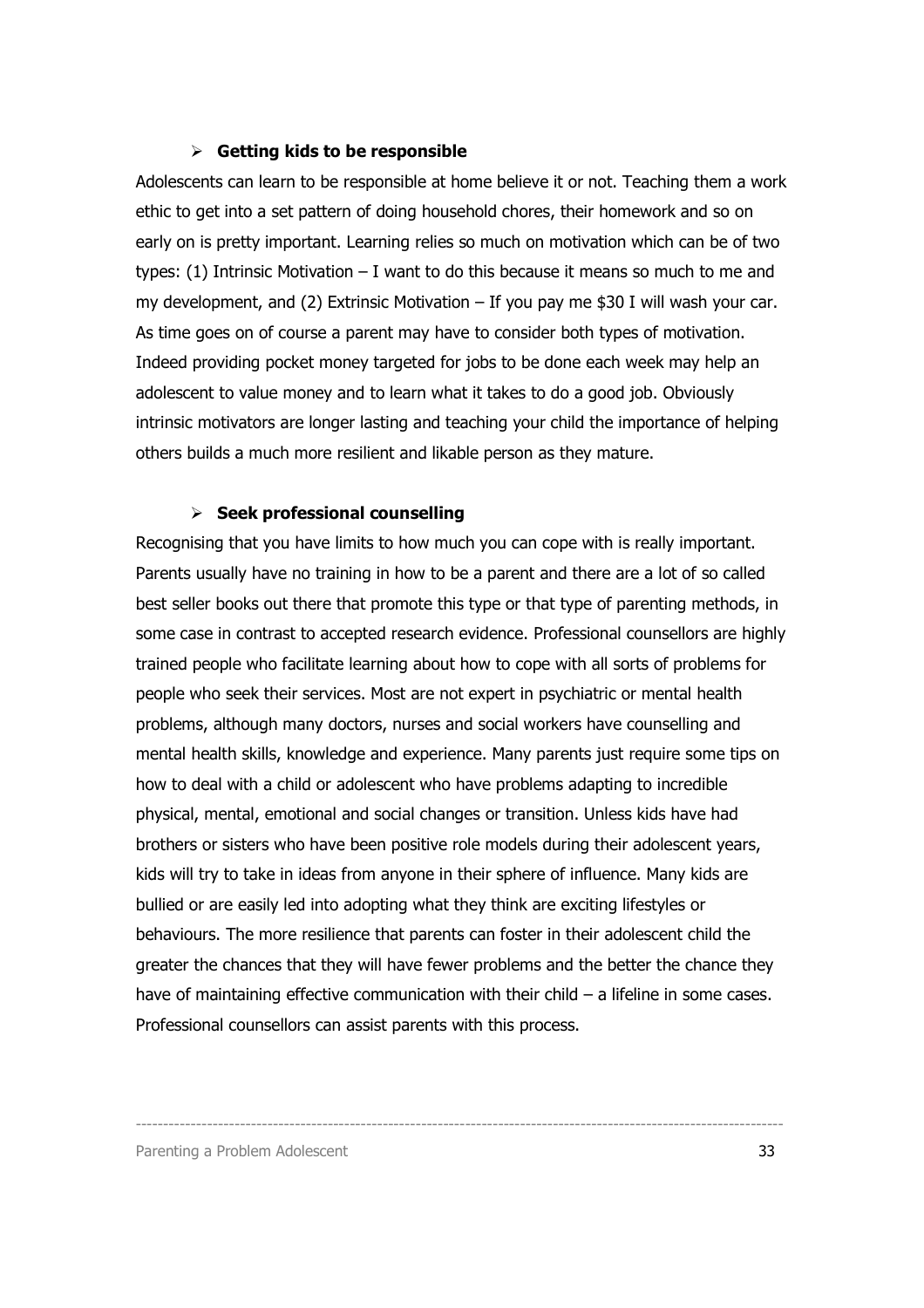#### Exercise

Make a list of mental health promoting factors that your child may have and reflect on how you could use this knowledge to improve their current problems and issues.

#### Effective Options

• Case Study – Mei Lee

Mei Lee is a 41 year old single parent woman who has a problem adolescent son Eddie aged 15 years. Eddie has had problems with his school work recently and has been coming home from school early each day. Eddie had been an exemplary student but lately he has become isolated, moody and rude to his mother and locks himself in his room. Mei Lee has always had a close relationship and good communication with Eddie and this recent behaviour has concerned her greatly. Mei Lee has asked some one of her friends Tina, also a parent of a boy at Eddie's school if there has been any issues or problems at school. Tina tells Mei Lee that she has heard from other parents that there has been some bullying going on and that the bully kids have targeted the 'nerds' for special treatment. Mei Lee decides to take Eddie out to dinner one evening as she knows that Eddie enjoys this treat every so often. Mei Lee asks Eddie what has been troubling him in recent weeks, but he drops his head and says nothing. After a while Eddie looks up and tells his mother that some kids at school have been pushing him around and calling him names. They have even taken his lunch and he has been so scared and been unable to talk to anybody about it. Mei Lee gives her son a big cuddle and asks him what he would like to do about it. Eddie says that he can't dob in these bullies because they would only make his life even more miserable.

At home Mei Lee says that they need to do something about this situation because it wasn't fair that Eddie should suffer at the hands of some mindless thugs. Mei Lee says that she will ring the school principal and ask him about the school's no bully policy and explain Eddie's situation sensitively. She will ask whether the school can commence a special program to discuss bullying in classes and to have a no bully monitoring program at lunch time and after school. The principal says that he thinks the idea has a lot of merit and without implicating Eddie he decides to hold a meeting to talk to staff and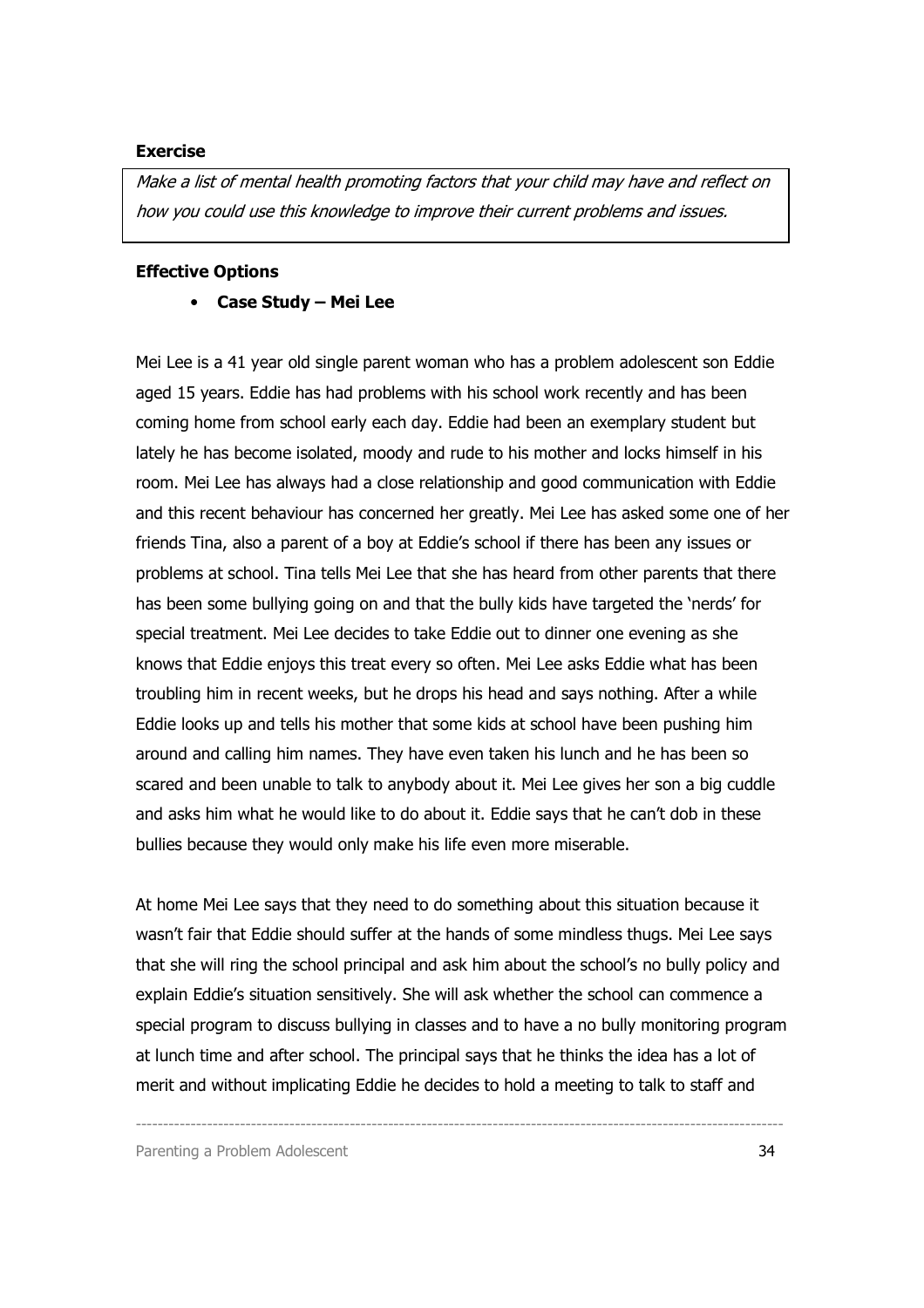interested volunteer parents of the school with the idea of implementing such a program over the next week. Eddie is so relieved that something is being done to help him with his problem. Over the next few weeks Eddie has changed back to his old ways again, and he is taking a greater interest in his studies and staying at school.

#### What can be understood from Mei Lee's story?

Firstly Eddie has received great support from his mum. They have a great strengths and resources (internal and external) in that they communicate well, they care about each other a lot, and Mei Lee has sophisticated problem-solving and conflict resolution skills. The idea of being proactive by suggesting the Bullying program had two great benefits – (1) that bullying would be confronted seriously within the School and that it would not be tolerated at all and (2) that Eddie was protected from harm - from what Mei Lee called a bunch of brainless thugs. Unfortunately the bullies were quite possibly victims of bullying themselves in the past and unless the vicious cycle of violence is confronted or stopped, they will continue to bully without fear. Perhaps the program may also give some insights to the bullies about their behaviour and why they act the way they do. It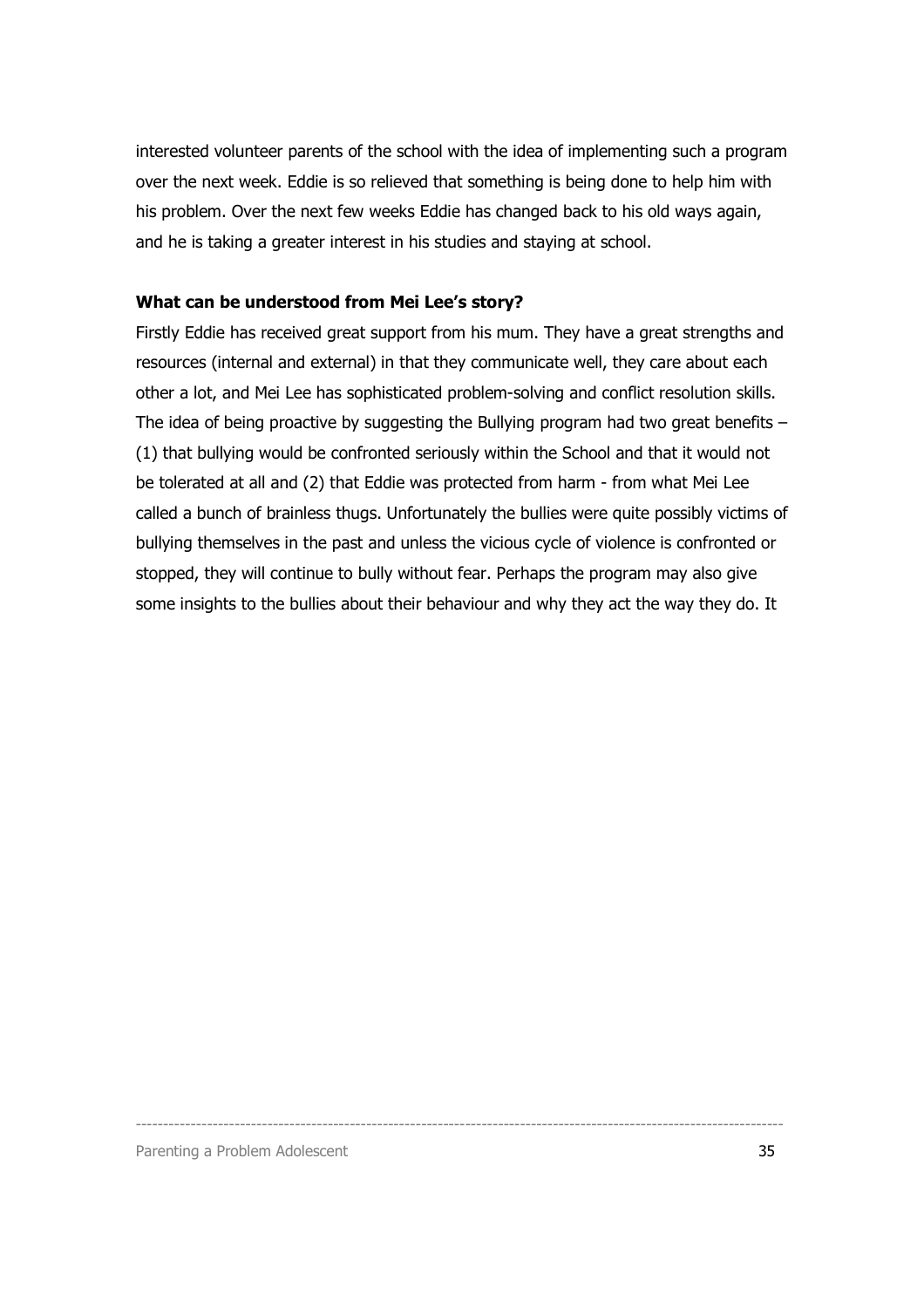## **Conclusion**

This has been such a challenging booklet to write because there are so many issues that could confront parents with their adolescent child. Indeed an adolescent child could range from a child of 11 or 12 years of age to an older more mature teenager nearing early adulthood. Children of each age range will have very different abilities and needs. Each child will also have very different genetics, family history, socio-economic status and so on. The booklet has nonetheless overviewed or provided a snapshot of the problems and issues facing adolescent youth and their parents – be they the usual nuclear family, sole parent family, extended family or same sex family. Case examples of ineffective and effective parenting coping approaches have been presented so that parents have some insights into problem-solving and communication with their child and how to harness strengths and resources in building resilience in their child.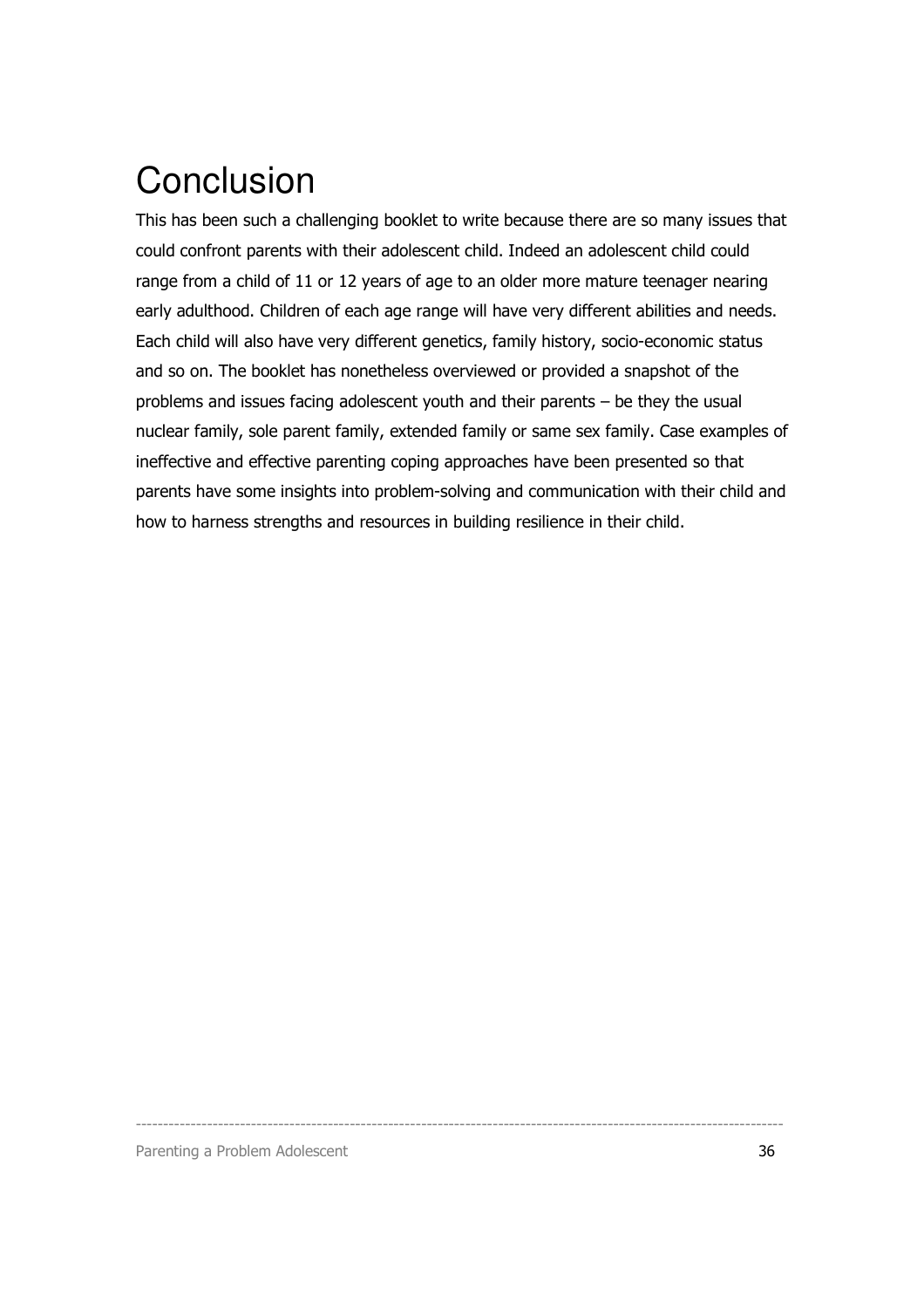### **References**

Baumrind, D. 1971, 'Current patterns of parental authority', Developmental Psychology Monograph, Part 2, 4, pp. 1-103, cited in Helping your child through early adolescence, 2002, US Department of Education, Office of Intergovernmental and Interagency Affairs, Washington D.C. 20202.

Bright, R., 2002, Supportive Eclectic Music therapy for Grief and Loss: A Practical Handbook for Professionals, MMB Music, Inc., Saint Louis. Dadds, M., Seinen, A., Roth, J., & Harnett, P., 2000, Early intervention for anxiety disorders in children and adolescents, Commonwealth of Australia, Canberra.

Dixey, R., 1996, 'Healthy eating inschools and 'eating disorders' –are 'healthy eating' messages part of the problem or part of the solution?' cited in McMurray, A., 2003, Community Health and Wellness: A Sociological Approach, 2<sup>nd</sup> edition, Mosby/Elsevier, Marrickville.

Eckersley, R., 1997, 'Portraits of youth – understanding young people's relationship with the future', cited in Eckersley, R., 2002, 'Taking the prize or paying the price? Young people and progress', in L. Rowling, G. Martin, & L. Walker, (eds.), 2002, Mental health promotion: Concepts and Practice, Young People, McGraw Hill, Sydney.

Estock, P., & Rudy, E., 1996, 'The relationship between eating disorders and running in women', cited in McMurray, A., 2003, Community Health and Wellness: A Sociological Approach, 2<sup>nd</sup> edition, Mosby/Elsevier, Marrickville.

French, S., Story, M., & Jeffrey, R., 2001, 'Environmental influences on eating and physical activity', cited in McMurray, A., 2003, Community Health and Wellness: A Sociological Approach, 2<sup>nd</sup> edition, Mosby/Elsevier, Marrickville.

----------------------------------------------------------------------------------------------------------------------

Fuller, A., McGraw, K. & Goodyear, M., 2002, 'Bungy jumping through life: A

Parenting a Problem Adolescent 37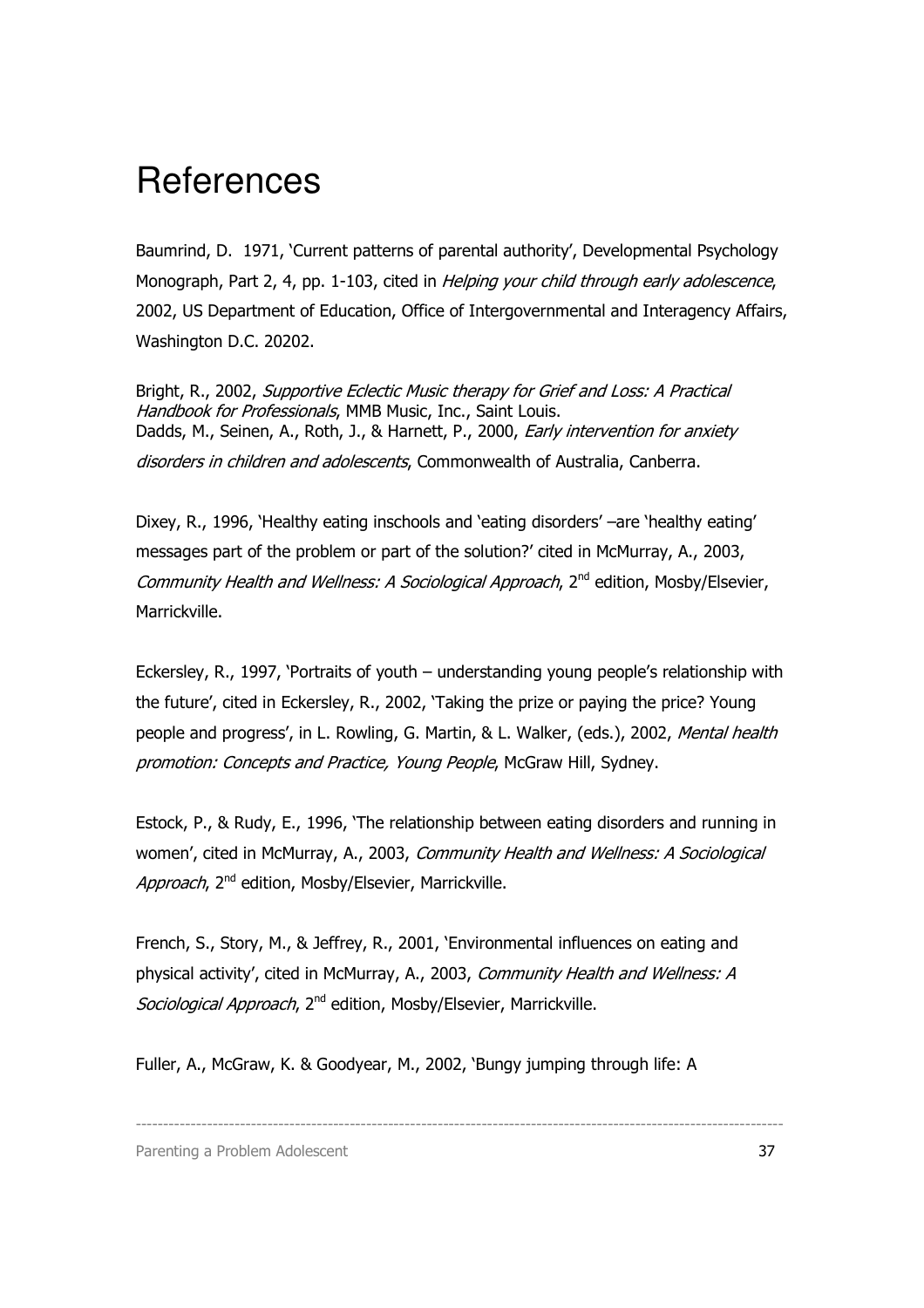developmental framework for the promotion of resilience', in L. Rowling, G. Martin, & L. Walker, (eds.), 2002, Mental health promotion: Concepts and Practice, Young People, McGraw Hill, Sydney.

Gillis, A., 2000, 'Adolescent health promotion: an evolving opportunity for community health nurses', cited in McMurray, A., 2003, Community Health and Wellness: A Sociological Approach, 2<sup>nd</sup> edition, Mosby/Elsevier, Marrickville.

Hawkins, D., Catalano, R. & Miller, J., 1992, 'Risk and protective factors for alcohol and other drug problems in adolescence and early childhood: implications for substance abuse prevention', cited in Fuller, A., McGraw, K. & Goodyear, M., 2002, 'Bungy jumping through life: A developmental framework for the promotion of resilience', in L. Rowling, G. Martin, & L. Walker, (eds.), 2002, Mental health promotion: Concepts and Practice, Young People, McGraw Hill, Sydney.

Homer, The New International Websters Pocket Quotation Dictionary of the English Language, New Revised Edition, trident Press International, Radcliffe.

McMurray, A., 2003, Community Health and Wellness: A Sociological Approach, 2<sup>nd</sup> edition, Mosby/Elsevier, Marrickville.

Nadaoka, T., Oiji, A., Takahashi, S., et al., 1996, An epidemiolocal study of eating disorders in a northern area of Japan', cited in McMurray, A., 2003, Community Health and Wellness: A Sociological Approach, 2<sup>nd</sup> edition, Mosby/Elsevier, Marrickville.

O'Connor, Wilson, J. & Setterlund, D., 2003, Social Work and Welfare Practice, 4<sup>th</sup> edition, Pearson Longman, Frenchs Forest.

Patton, G., Olsson, C., & Toumbourou, J., 'Prevention and mental health promotion in adolescents: The evidence', in L. Rowling, G. Martin, & L. Walker, (eds.), 2002, Mental health promotion: Concepts and Practice, Young People, McGraw Hill, Sydney.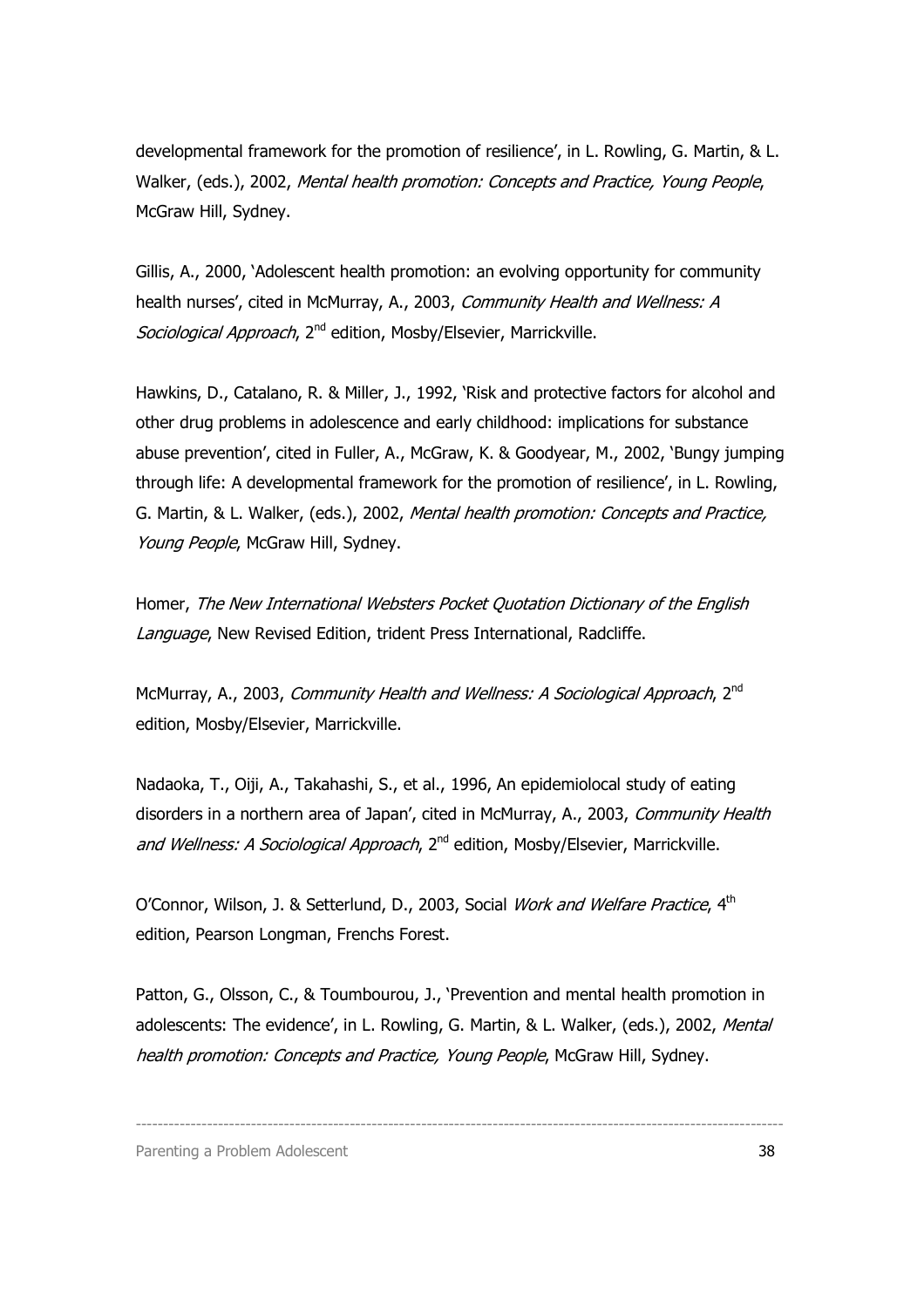Resnick, M.D., Bearman, P.S., Blum, R.W., et al., 1997, 'Protecting adolescents from harm: findings from the national longitudinal study on adolescent health', cited in Patton, G., Olsson, C. & Toumbourou, J., 'Prevention and mental health promotion in adolescents: The evidence', in L. Rowling, G. Martin, & L. Walker, (eds.), 2002, Mental health promotion: Concepts and Practice, Young People, McGraw Hill, Sydney.

Rutter, M., & Smith, D.J., (eds.), 1995, 'Psychosocial disorders in young people: Time trends and their causes,' cited in Eckersley, R., 2002, 'Taking the prize or paying the price? Young people and progress', in L. Rowling, G. Martin, & L. Walker, (eds.), 2002, Mental health promotion: Concepts and Practice, Young People, McGraw Hill, Sydney.

Silburn, S.R., Zubrick, S.R., Garton, A.F. et al., 1996, 'Western Australian Child Health Survey: Family and Community Health', cited in Patton, G., Olsson, C. & Toumbourou, J., 'Prevention and mental health promotion in adolescents: The evidence', in L. Rowling, G. Martin, & L. Walker, (eds.), 2002, Mental health promotion: Concepts and Practice, Young People, McGraw Hill, Sydney.

Tiggermann, M., 1995, The role of media in adolescent women's drive for thinness', cited in McMurray, A., 2003, Community Health and Wellness: A Sociological Approach, 2<sup>nd</sup> edition, Mosby/Elsevier, Marrickville.

Tunmore, R., 2002, 'Liaison mental health nursing in community and primary settings', in S. Regel & D. Roberts (eds.), Mental Health Liaison: A Handbook for nurses and health professionals, Baillière Tindall/Royal College of Nursing, Edinburgh.

Ulmann, S. 1997, The New International Websters Pocket Quotation Dictionary of the English Language, New Revised Edition, trident Press International, Radcliffe.

Wakeling, A., 1996, Epidemiology of anorexia nervosa', cited in McMurray, A., 2003, Community Health and Wellness: A Sociological Approach, 2<sup>nd</sup> edition, Mosby/Elsevier, Marrickville.